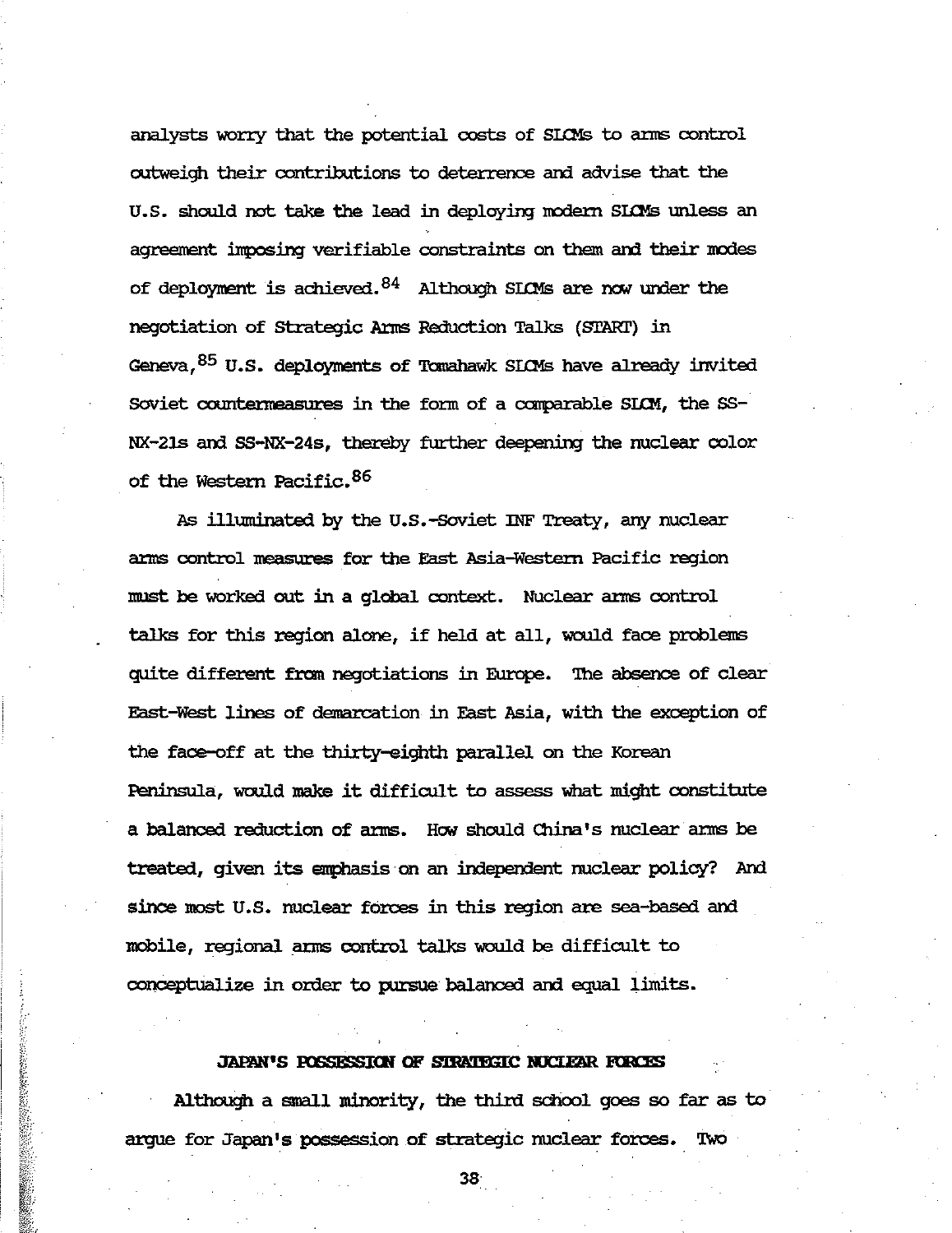lines of argument are found in this group. One faction, represented by spokesmen such as Ikutaro Shimizu, supports developing indigenous nuclear forces and an independent nuclear strategy.<sup>87</sup> The other group, represented by Professor Nakagawa of Tsukuba University, contends that Japan should buy U.S. strategic nuclear forces such as MX ICBMs and Trident SSBNs and SIBMs with their warheads and deploy these forces with "Japanese fingers" on the controls for the purpose of practicing "coalition strategy" with the United States. 88

The fundamental rationale for their arguments resides in the wide ranging perception that current U.S.-Soviet mutual deterrence, characterized as MAD, poses serious difficulties for the U.S. in carrying out its extended nuclear deterrence mission. <sup>89</sup> In fact, ever since the U.S.S.R. acquired the ability to inflict unacceptable retaliatory damage on the U.S. homeland, the credibility of the U.S. commitment to use nuclear weapons and willingness to escalate to the strategic level in support of defense to allies has been questioned. It is not surprising that no rational U.S. president could deliberately take such a course of action, if it would result in wide spread destruction of the American homeland. This general feeling of insecurity has been very strong among those who belonged to the third school, who regard overall U.S.-Japan ties as weaker than those of U.S.-West European relations. From one defense specialist's point of view, U.S.-Japan relations are, so to speak, a "gesellschaft" company, whereas U.S.-West European relations are a kind of "gemeinschaft" entity.<sup>90</sup> For this reason, it is feared that the Soviets might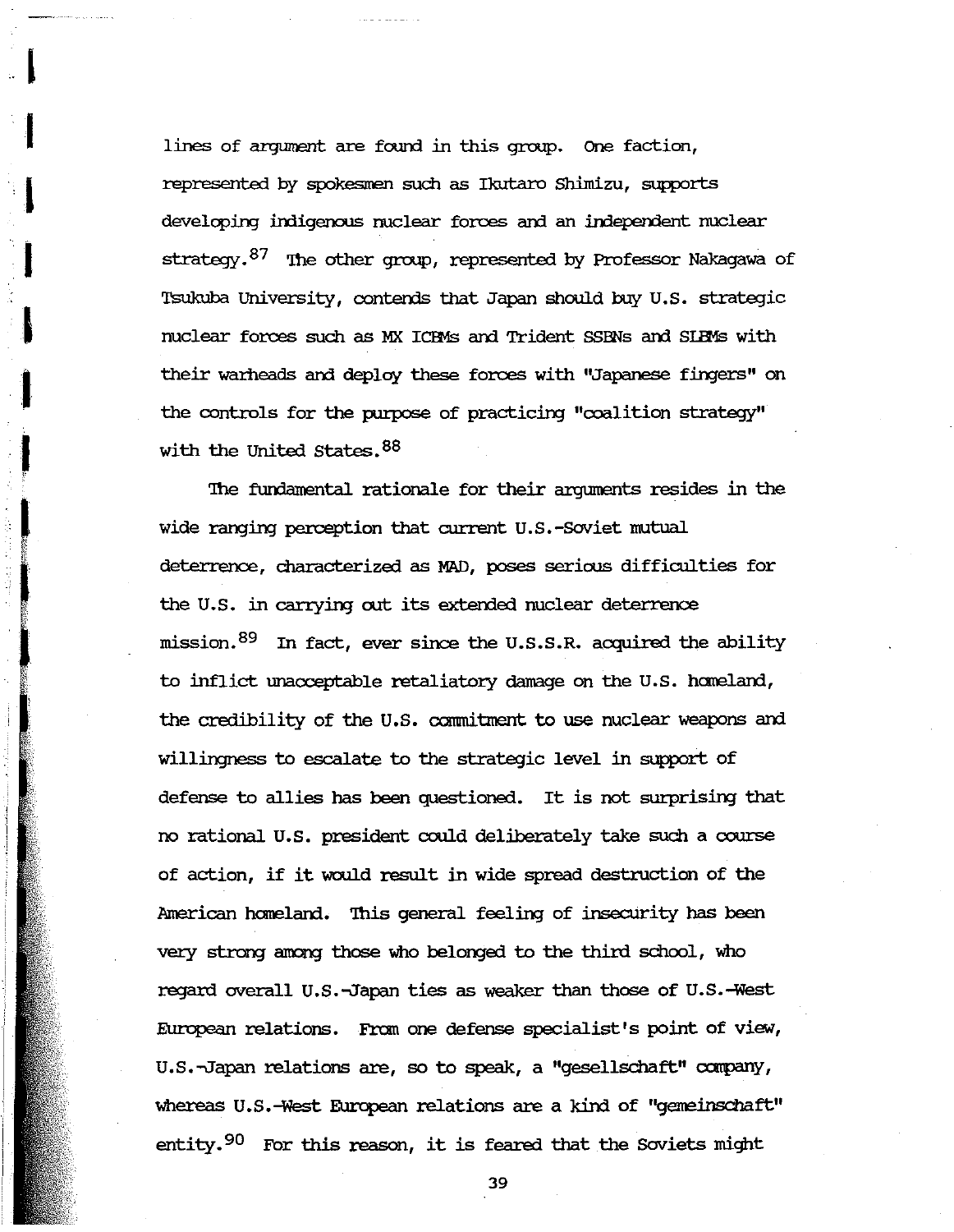consider the U.S. nuclear commitment to Japan less plausible than that to Western Europe.

Their concerns are furthered by an unbridged gap in damagelimiting capability between the U.S. and the Soviet Union, which is indispensable for carrying out a deliberate or rational nuclear response. The principal components of that capability are 1) prompt hard-target kill weapons including ICBMs, Trident SIBMs with D-5 warheads that are planned to be included in the U.S. inventory in the late 1980s, and advanced intermediate-range ballistic missiles like the Pershing II, 2) active defense weapons such as AIMs, surface to air missiles, and interceptors, am 3) passive defense measures such as hardening and civil defense. U.S. time-urgent hard-target kill potential, the only reliable damage-limiting capability in the U.S. today, the bulk of which is maintained in ICBMs, is reported to be inferior to that of the Soviet Union, as illustrated vividly by the debate over the ICBMs' survivability.<sup>91</sup> The American strategic defense capabilities, in both active and passive (except for hardening) fields, in contrast to those of the Soviet Union, have been less significant and have been centered primarily on surveillance, warning, and limited air defense,  $92$  although since 1983 the U.S. has begun research to determine the technical feasibility of multi-layered IMD systems under the name of SDI.

Professor Nakagawa notes the implications of this imbalance between the U.S. and the Soviet Union in damage-limiting capability:

**SEPTEMBER 2007**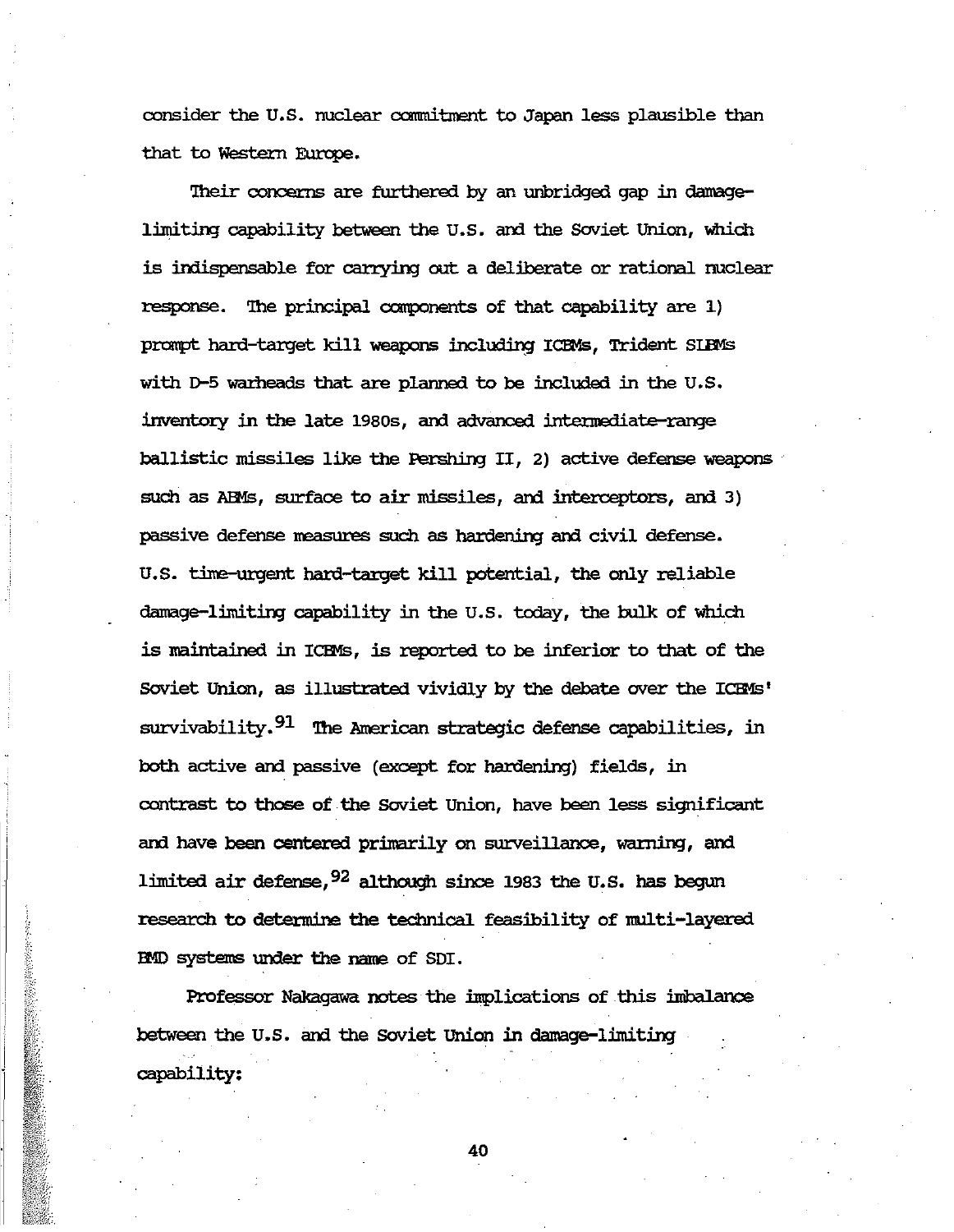In the 19805, U.S. counterforce capabilities, the core of which is time-urgent hard-target kill capability, have been and will continue In the 1980s, U.S. counterforce capabilities, the core<br>of which is time-urgent hard-target kill capability,<br>have been and will continue to be strengthened<br>considerably. But this reinforcement will stop short of gaining superiority vis-a-vis the Soviet counterforce capability. The same will be true of defensive capability. This being the case, in the remainder of the 1980s, U.S. nuclear deterrent power will be effective only for the U.S. homeland alone, and U.S. extended nuclear deterrence will remain at lower credibility.<sup>93</sup>

Having arqued this, Nakagawa proposes that Japan acquire strategic nuclear forces in order to supplement the U. S. strategic deterrent. From his point of view, such a coordinated strategy is not only necessary for buttressing nuclear deterrence vis-a-vis the Soviet Union, but is also morally advisable. This, he argues, is because the American citizenty will be relieved from an unnecessary fear of Soviet nuclear attack which has been imposed on them by a U.S. nuclear commitment to Japan. 94

This line of argument is based on Nakagawa's belief that strategio forces that can carry out retaliatory strikes on major soviet cities including Moscow would give Japan a sort of deterrence against the Soviet Union. '!his is because, according to him, destruction tolerable to a superpower like the U.S.S.R. might be reduced by the lower value acquired by destroying a small country like Japan. 95

Rllitical am strategic Feasibility of Japan's strategic NUclear **Fbtces .** 

Any policy which includes the possession by Japan of strategic forces, either through a purchase of U.S. manufactured strategic nuclear forces or through domestic development, is not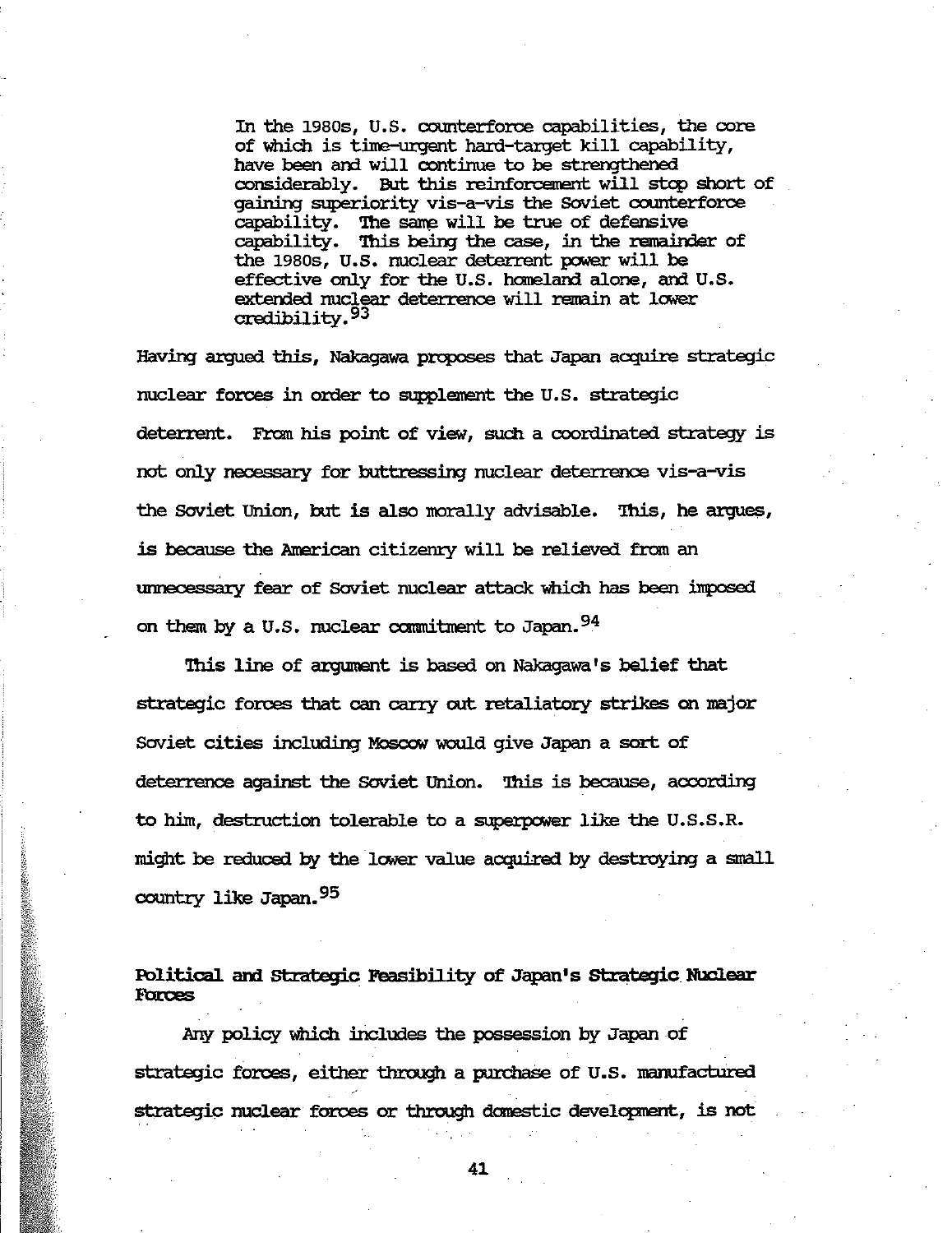only close to impossible for domestic reasons but also is unacceptable for international political reasons.

Considering the strong and long-standing U.S. commitment to a nuclear non-proliferation policy, it is unrealistic to think that Japan can buy a set of strategic force systems from the United states. Selling nuclear weapons, or more accurately, explosive devices per se to a non-nuclear weapons country, or a non-nuclear country's attenpt to acquire nuclear weapons constitutes a clear violation of Articles I and II of the NPT, the principal juridical framework of the world-wide nonproliferation regime, and the 1978 Nuclear Non-proliferation Act of the United States. 96 The NPT was formulated and has been maintained by strong American leadership, and the nuclear non-proliferation policy has received top priority in U.S. foreign policy.97 In view of this, planning for a U.S. violation of the NPT of its own accord is simply unthinkable. Even without the NPT, the U.S. probably would not sell its nuclear weapons to any non-nuclear ally, primarily because any increase in nuclear fingers adds the risk of nuclear war that will involve the entire ann. A possilile U.S.-British deal in American Trident submarines and their SIBMs does not provide Japan with any guidance on this point. '!he United Kingdom is not trying to buy explosive devices, but rather delivery vehicles. <sup>98</sup> Further, the United Kingdom, in contrast to Japan, has a unique and historic relationship with the United states.

The development of indigenous Japanese nuclear forces would face comparably insurmountable problems. First, Japan's decision . to go nuclear. would result in tarnished relations with the United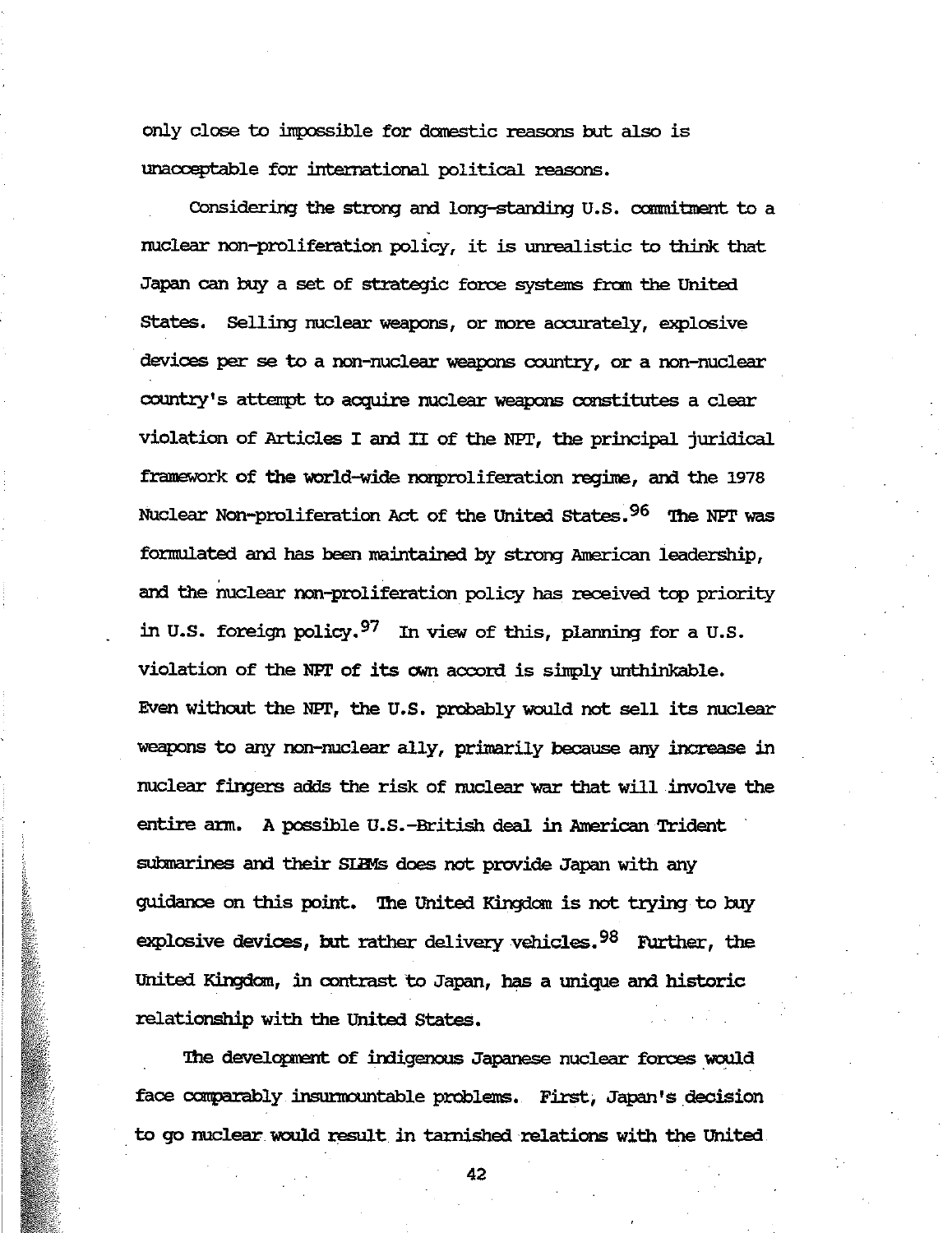States. For one thing, such a course would be in direct conflict with the longstanding U.S. non-proliferation policy. For another, since Japan's decision to acquire indigenous nuclear forces would be caused primarily by deterioration of overall U.S.-Japan relations and consequent distrust on the part of Japan of the U.S. nuclear umbrella, U.S.-Japanese relations in such a circumstance would not allow the current degree of close relationship. Keeping Japan from going nuclear is one of the principal elements that encourages the U.S. to quarantee the nuclear security of Japan. Thus Japan's decision to develop its own strategic nuclear forces would erode the foundation of the U.S.-Japan Mutual Security Treaty. Deterioration of U.S.-Japan relations does not ensure Japanese economy's free access to the enormous U.S. market, which might cause serious difficulties to the inherently vulnerable Japanese economy.<sup>99</sup>

Second, for a country like Japan that in the recent past launched aggression against its neighboring countries, a nuclear weapons program would invite misunderstanding regardless of its intention and lead Japan to international isolation. Such a status would almost surely jeopardize Japan's military security, to say nothing of its economic security.

Third, the NPT regime has been steadily strengthened, and withdrawal from it would bring about negative political repercussions on Japan. When the NPT was opened for signature on July 1, 1968, sixty-two countries signed it on that date.  $^{100}$ Since then, the number of signatories has gradually increased and as of September 1987, 134 nations are members of the NPT.  $^{101}$  As

**Contract of the Second Second Second Second Second Second Second**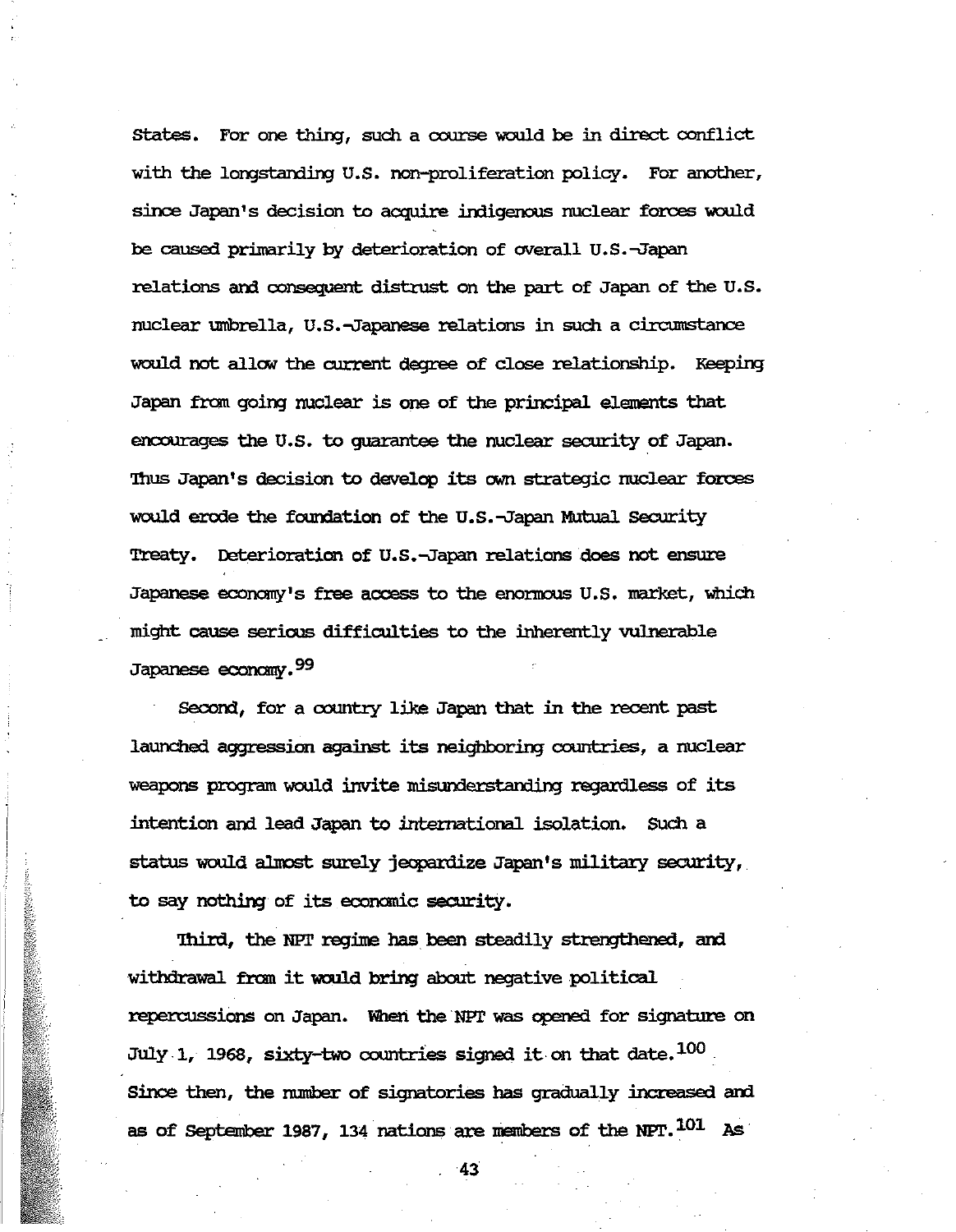a result, the international nom of non-proliferation has been buttressed and it has become politically more difficult for a country to set out on the path to acquire nuclear weapons.

Fourth, Japan suffers fran a lack of natural resources requisite for nuclear weapons production. A Japanese decision to use imported uranium for nuclear weapons production would immediately invite an embargo by traditional suppliers in view of the International Atomic Energy Agency's safeguard arrangements and "full-scope" safequards advanced by the major suppliers including the United States. $102$  Moreover, any halt of such raw materials imports would paralyze Japan's peaceful application of nuclear power and energy production in particular. To illustrate this, as of 1985 26 percent of Japan's total electricity is already generated by nuclear power and this percentage is planned to reach 39 percent by 2000.  $^{103}$ 

Also there are precious few positive strategic prospects for Japan's possession of strategic nuclear forces. Granted that Japan has accumulated and maintains technological skills applicable to the construction of modest nuclear forces, this capacity does not justify Japan's nuclearization. This is simply because the technology of destroying nuclear weapons has also advanced and will advance-techniques for attacking and destroying fixed targets, for locating concealed mobile targets and for attacking bombers and even missiles while on their way to targets.

land-based IClM3 are a good example for examining vulnerability. It might appear that Japan can find their basing sites on some small islands scattered around the four main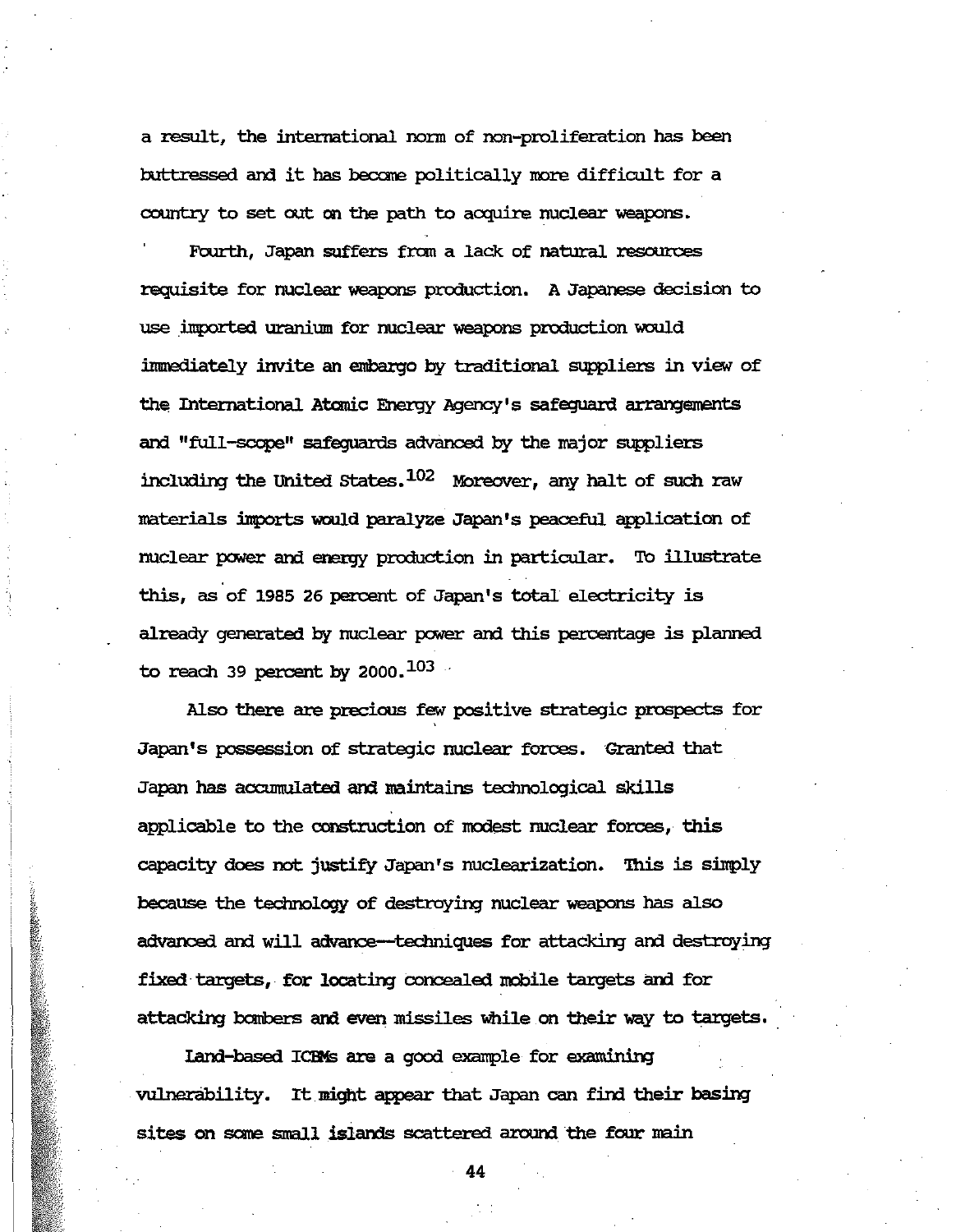islands. However, considering the laborious American experiences of seeking a survivable MX basing mode<sup>104</sup> it is dubious whether, in the limited space of those small islands, Japan could find and construct ICBM sites that satisfy the requirements of survivability.

Japanese bomber forces, if constructed, will continue to face the problem of lack of defense depth against attack from the northwest due to the short distance from the likely launching areas of the Soviet Far East and difficulties in penetrating the ever-improving Soviet air defenses. More fundamentally, Japan's technology for the building of advanced aircraft is far behind and this state of affairs would oblige that country to spend years building adequate bombers capable of overwhelming Soviet air defenses.

A sizable number of SIRMs might, by holding Moscow and several large cities hostage, seem to provide Japan with a minimum deterrent power. However, the inherent problem of maintaining reliable communications to these submerged forces must be solved. In the case of Japan, the communications problem would be even· more severe if the SLBM forces had to be deployed in the Arabian Sea or waters close to the European part of the Soviet Union. More important, there is no guarantee that a minimum deterrent strategy based on submarine forces alone would continue to be effective in view of the growing counterforce capabilities (e.g., anti-submarine warfare capability), even though SIBMs are at. present the most survivable weapons systems. Moreover, if a minimum deterrence were to fail, it would then not be rational to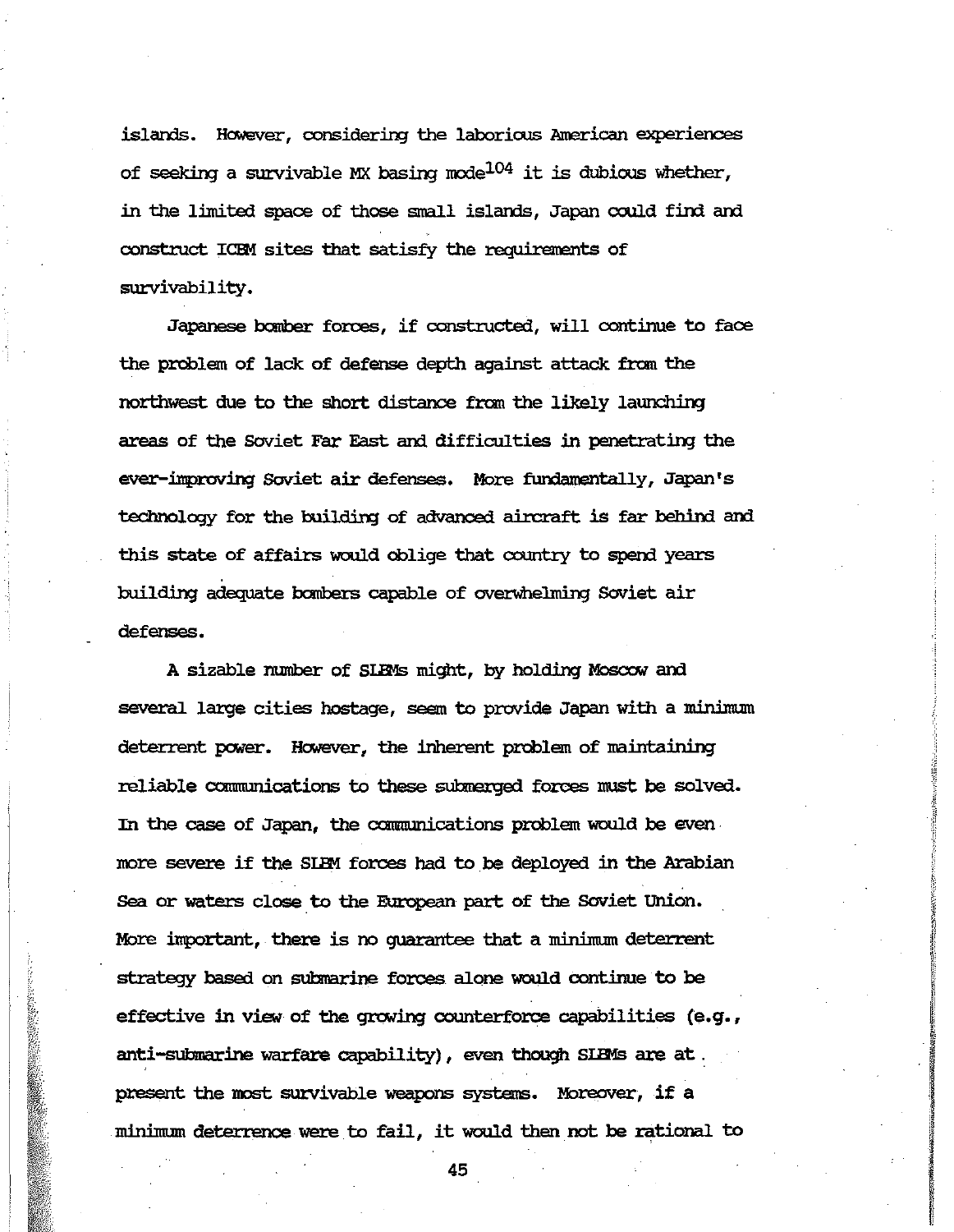use such a minimum force in retaliation against Soviet cities, since this would only stimulate the Soviet Union to inflict further damage on Japan. Given Japan's inherent vulnerability to nuclear attack in terms of demographic distributions, geography, and enormous lag on the learning and development curve of nuclear-capable submarines, it is very doubtful that Japan could build and maintain SIBM forces sufficient to practice effective deterrence against the Soviet Union with formidable nuclear capabilities.

In sum, political and strategic considerations do not allow Japan to possess strategic nuclear forces, be they bought, borrowed, or homemade.<sup>105</sup>

## Extended Nuclear Deterrence under MAD

As to the third school's alarm that the current U.S.-Soviet nuclear stalemate, characterized as MAD, poses serious difficulties in U.S. extended nuclear deterrence policy, this caution is not incomprehensible. It is true that no one knows if the United States, by risking the disastrous destruction of its own country, would respond to a Soviet nuclear threat or attack against major U.S. allies.

However, we can also argue the opposite view that no one knows the U.S. would not respond to such a threat. The very anxiety over whether the U.S. would be prepared to risk its own country for the sake of preventing a Soviet nuclear strike on its major allies is beside the point, because the U.S.S.R. cannot quite be certain about the answer. In the late 1960s, British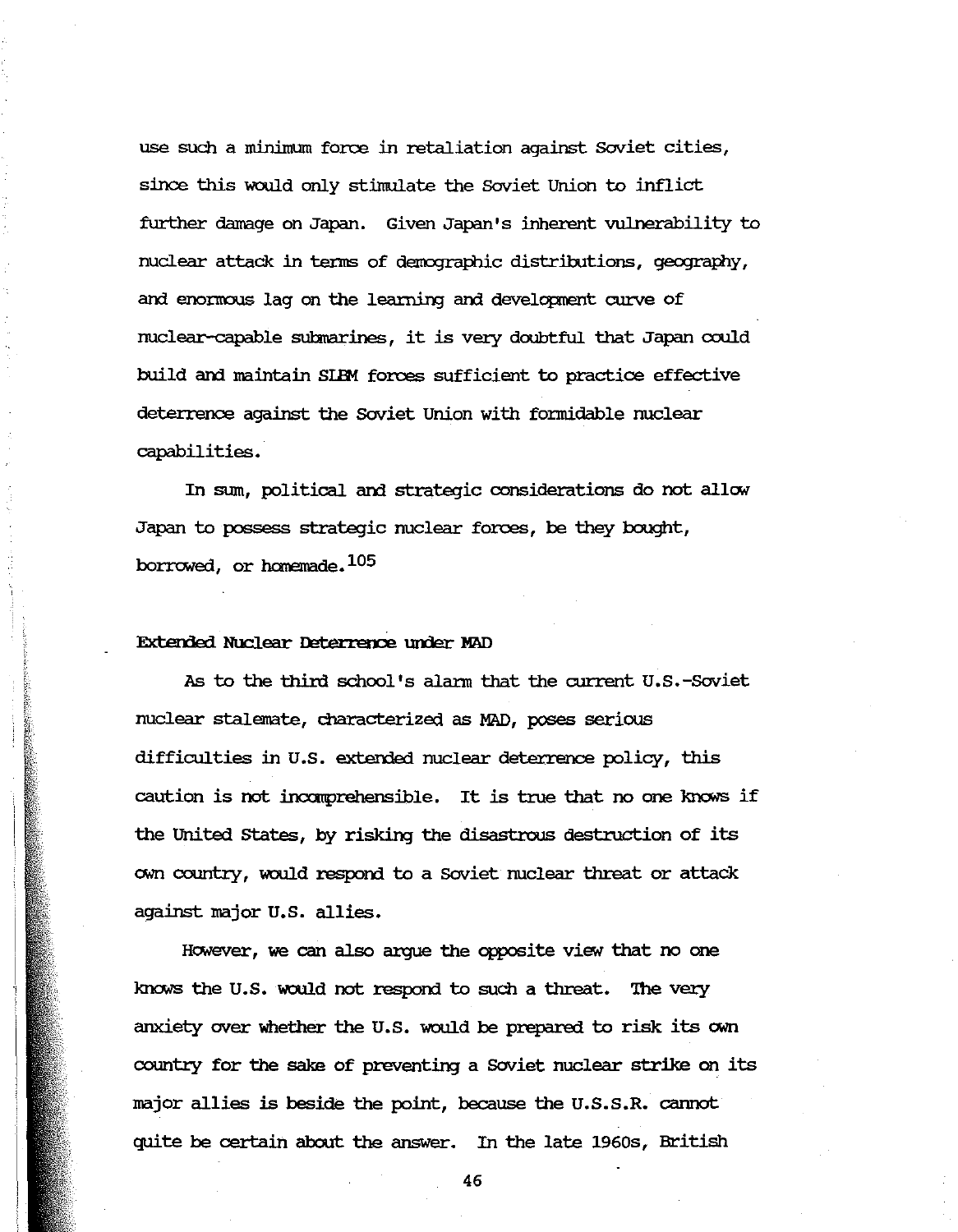Defense Secretary Denis Healey explained this theorem succinctly as applied to the U.S.-West European case: it does not matter whether the West Europeans are ninety percent certain that the U.S. will uphold its nuclear guarantee: what matters is whether the Soviet Union is 10 percent uncertain that the U.S. might. 106 Despite steady reinforcement of Soviet strategic nuclear forces, this uncertainty remains, and provides the basis· of U.S. extended nuclear deterrence for Western Europe and Northeast Asia.

Furthennore, a brief review of recent history shows that the third school's concern has continued to remain a theoretical one and no event that would justify this fear has occurred. It has been about twenty years since strategic arms parity based on MAD was established between the U.S. and the Soviet Union. 107 Nevertheless, the U.S. nuclear umbrella tmder the tenure of MAD has apparently been working. We have to remember that there has been no war or armed conflict between the major U.S. allies and the Soviet Union, to say nothing of a direct U.S.-Soviet armed. conflict. This seems to indicate that not only the U.S. but also the Soviet Union has consciously avoided even a small risk that would carry the danger of an escalation to a nuclear exchange. 'Ibis mutual self-restraint is traceable to the unknown processes of nuclear exchange, or uncontrollability of nuclear war, and the possible catastrophic destruction that will be brought about by such uncontrollability.

In sum, as long as the Soviet Union continues to be uncertain about a U.S. response to Soviet nuclear attack against U.S.

47.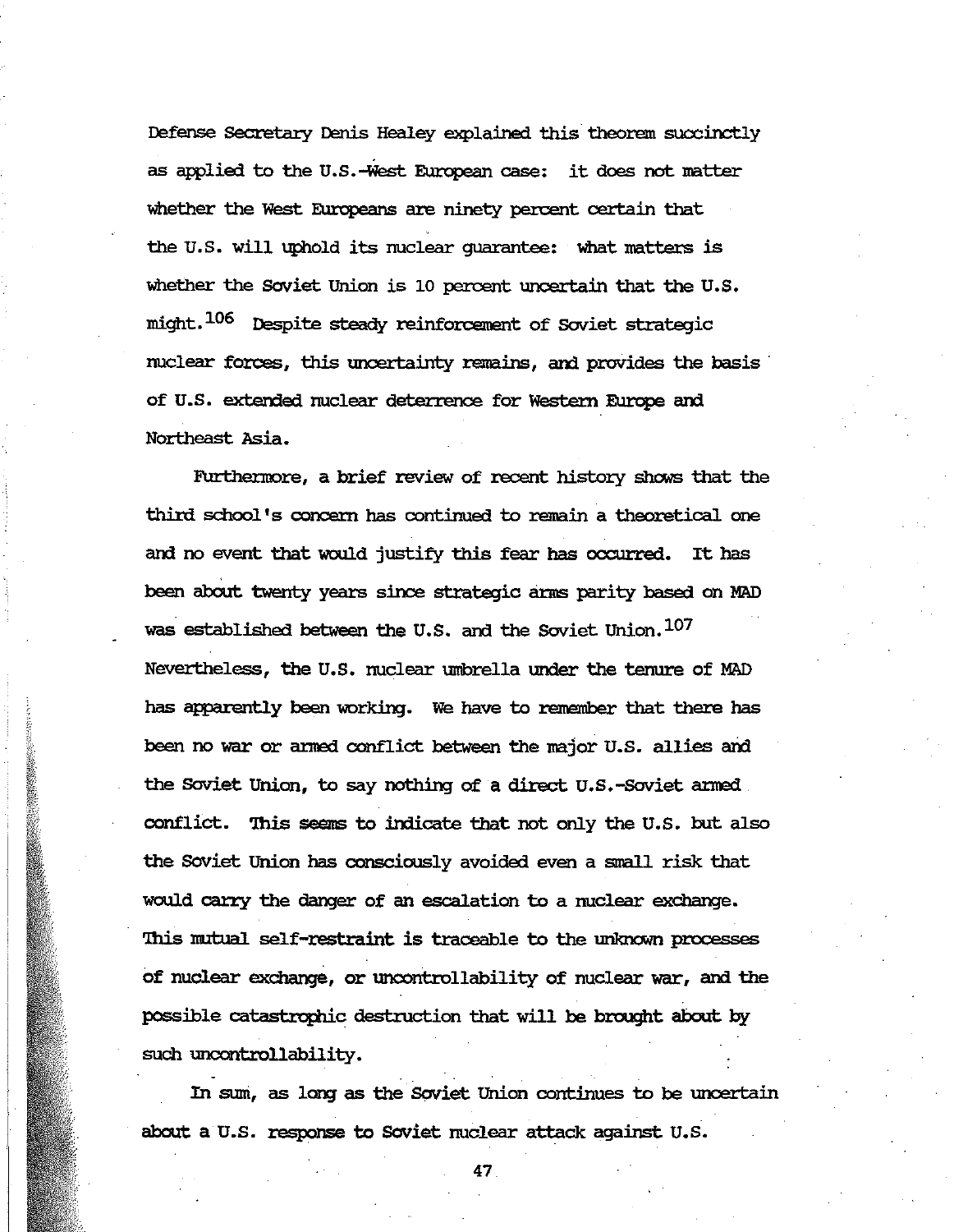allies, even in the condition of mutual vulnerability, U.5. extended nuclear deterrence remains workable. MAD is not a policy of any sort, but is a fact of life. This hard fact cannot be removed easily in the foreseeable future. Thus, efforts should be made to increase Soviet uncertainty over whether the U.5. would risk nuclear escalation on behalf of its allies. We will dismss this issue in the conclusion.

## Powerful Prompt Counterforce Capability and Extended Nuclear Deterrence

It is necessary to caution against the third school's contention that a powerful counterforce capability is indispensable for credible extended nuclear deterrence. As noted before, counterforce potential, specifically for a prompt hardtarget kill, is at present the most reliable damage-limiting capability. Some form of damage-limiting capability, on the other hand, is a prerequisite for a deliberate nuclear response. In this sense, as Nakagawa notes, time-urgent hard target kill capability has inportant implications for extended nuclear deterrence.

However, unrestrained improvements in prompt hard-target kill potential, which could be misunderstood as a move toward acquiring a disarming first strike capability, have a harmful influence on crisis stability and would give rise to a severe arms race. Unlimited strengthening of this capability gradually erodes the adversary's retaliatory capability and would eventually put it at risk, thus emangering crisis stability by encouraging launch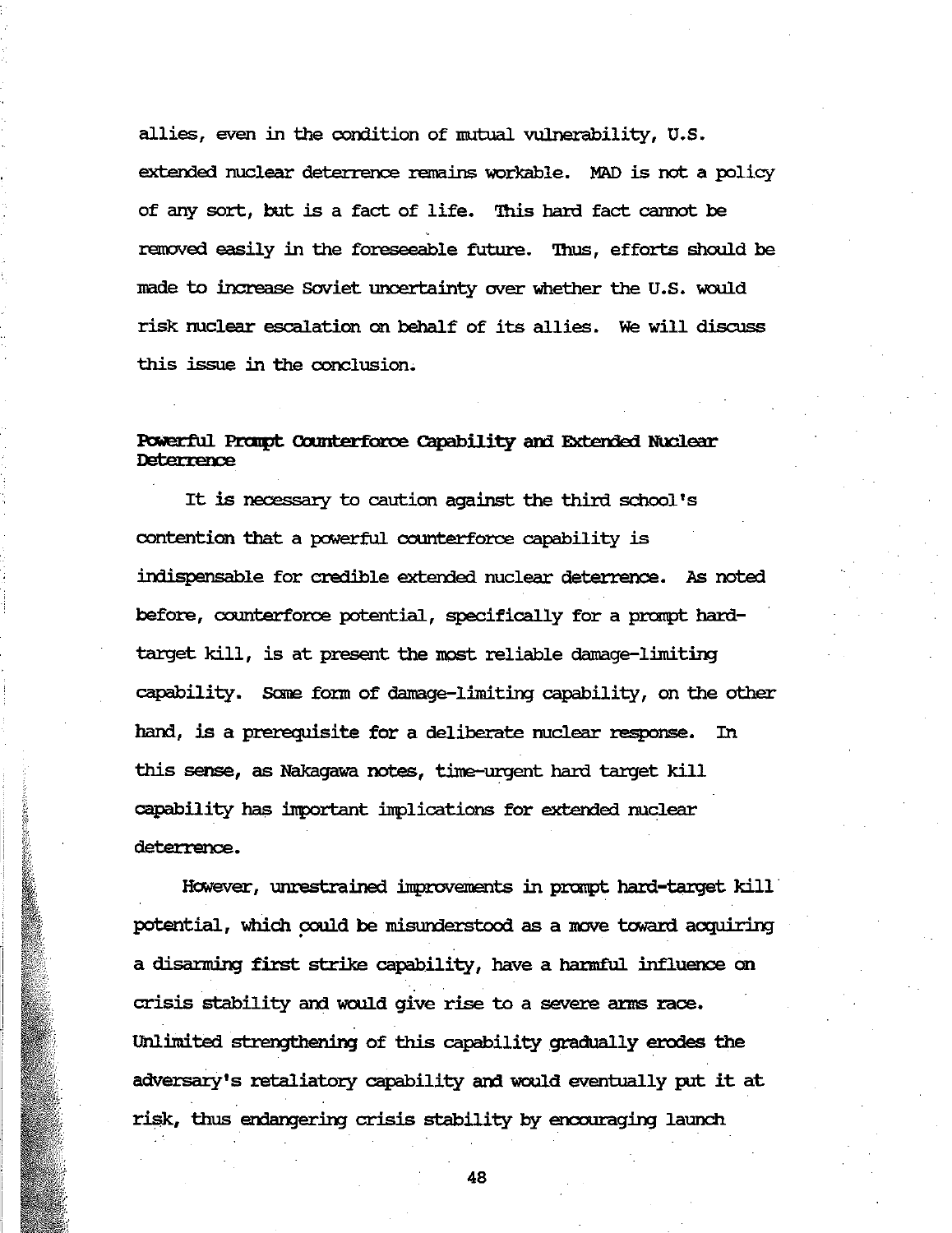under attack, launch on warning, or even preemption. Furthermore, shoold strains which appear likely to lead to war develop, even marginal advantages of a prompt counterforce capability, or striking first, could fuel the destabilization process.  $108$  In such a situation, incentives would grow for making the best of a bad situation; in other words, for taking what gains could be taken before the adversary tried to do the same. Fach side would fear that the other thought the risks of striking second were difficult to bear and the advantages of striking first more persuasive. 'lhese reciprocal fears of attack might saneday spark a conflagration neither side desired. This negative implication of the prompt hard target kill potential should not be taken lightly, particularly as quantitative limitations on nuclear forces are likely to be the centerpiece of U.S.-Soviet anns. **control.** <sup>~</sup>

Even if a severe political crisis which induces such attacks should not arise, a side whose retaliatory forces are made vulnerable would be obliged to accelerate its buildup of offensive forces in order to restore their retaliatory ani deterrent power. Such reinforcement would likely be viewed as more than enough, since military strength comparisons are almost always based on worst-case analyses. Here an :inportant phenomenon that brings about arms competition, namely the action reaction process,. emerges. 109

A recent study reveals a strong relationship between a rapid ams race ani the onset of war. According to Michael D. Wallace, rapid competitive military growth is strongly associated with the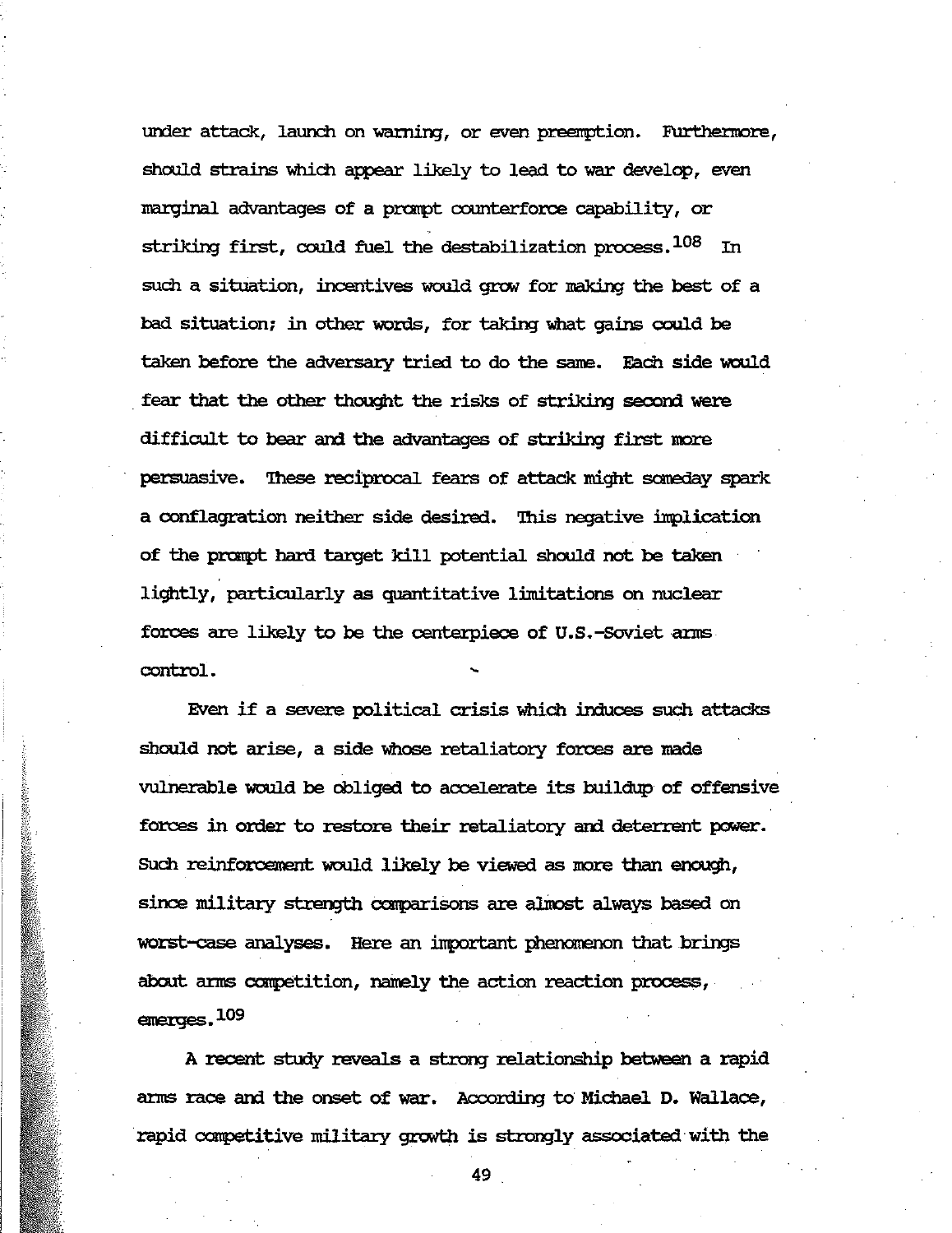escalation of tensions or military confrontations into all-out war, although an arms race could not be considered a causal factor in an outbreak of war. 110 In situations where two powers were under considerable hostility and tension, if this was preceded by an arms race, as many as 23 out of 28 cases resulted in war, whereas if not preceded by an arms race, only three of 71 cases turned violent.<sup>111</sup> His findings support intuitive concerns that an intensification of the U.S.-Soviet arms race could lead to a "hairtrigger" situation in which a major crisis or confrontation would be far more likely to result in large-scale war.

Such a war inevitably raises the risk of involving nuclear weapons, specifically the use of those deployed on the sea and in forward bases. In the case of the United States, its important forward bases are within the borders of major U.S. allies, thus these allies inescapably constitute prime Soviet nuclear targets. In sum, unrestrained counterforce improvement not only endangers U.S.-Soviet crisis management and stabilization of the arms race, but also puts U.S. allies in serious danger of nuclear holocaust.

For defense analysts who regard deterrence as the result of specific force relations, the credibility problem of the U.S. nuclear shield can only be solved by regaining powerful prompt hard-target kill capability and deploying effective defense systems.<sup>112</sup> However, as discussed above, a policy to enhance the credibility and effectiveness of the U.S. nuclear umbrella by reacquiring powerful counterforce capability (for defensive measures, see the next section) is in conflict with stable U.S.-Soviet mutual deterrence and will bring about several important

2000年の大学の大学の人気のある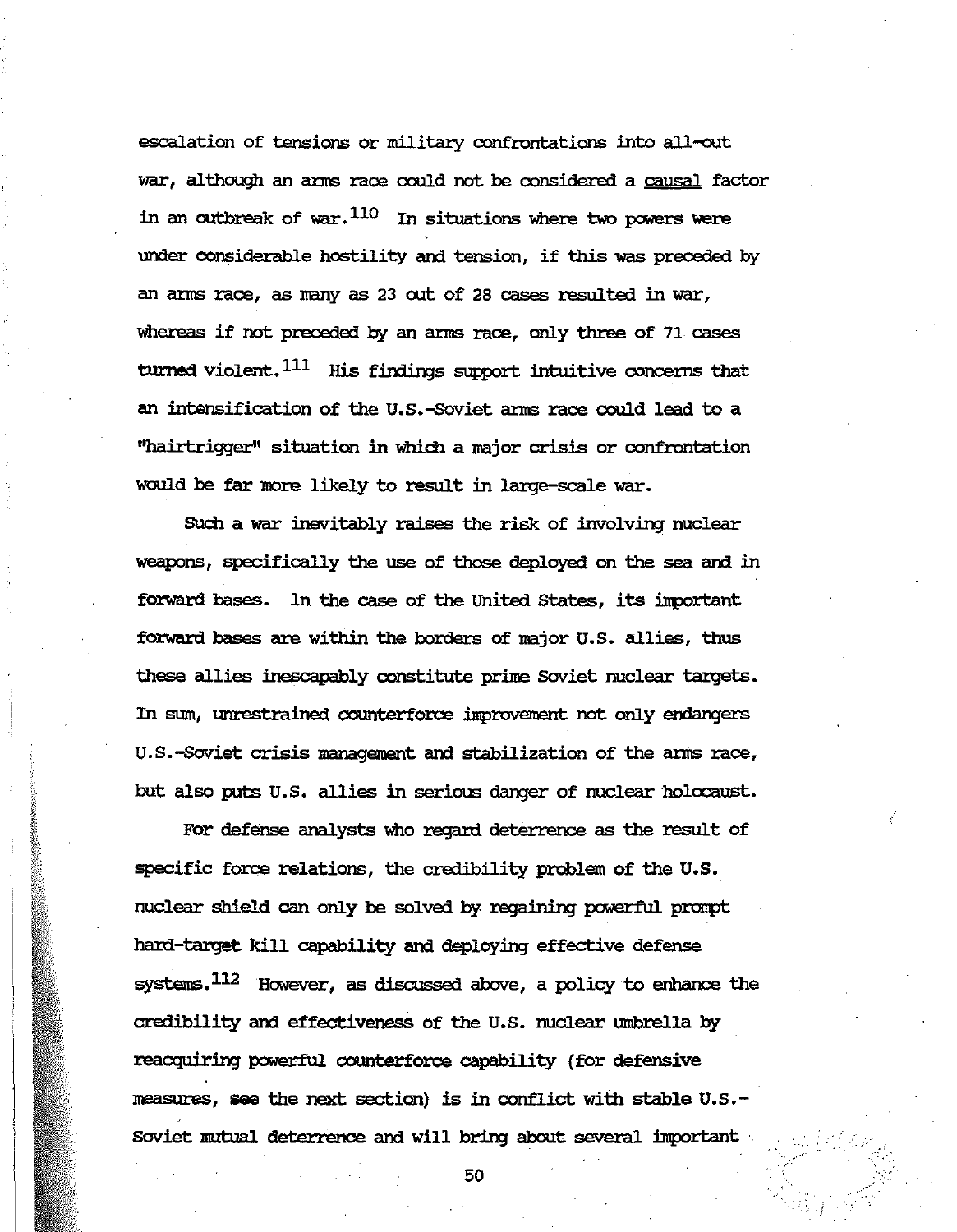side effects that will offset the values of that policy objective. Clearly the U.S. is caught between the obligation of nuclear commitment to its allies and the maintenance of a stable nuclear relationship with the Soviet Union-extended nuclear deterrence versus mutual deterrence.  $^{113}$  But judging from the fact that the stability of overall East-West relations largely depends on a stable U.S.-Soviet nuclear balance, it seems senseless not only for the U.S. but also for its allies to push the U.S. toward a dominant counterforoe capability. Any movement that brings about strategic instability will undermine the entire world system.

#### PROPONENTS OF DISARMAMENT'S VIEWS ON EXTENDED NUCLEAR DETERRENCE

A fourth school of thought on extended nuclear deterrence is populated by advocates of disamament, the bulk of whan are ''Progressive'' academics am jow:nalists with strong anti-nuclear and pacifist leanings. $^{114}$  In contrast to all other schools, people in this group regard nuclear weapons as an "absolute evil" since their use poses a risk of the annihilation of human beings. Thus this group calls for the total elimination of nuclear weapons from the earth.<sup>115</sup>

This group, as inferred from their attitude toward nuclear weapons, discredits both U.S.-Soviet mutual nuclear deterrence am extended deterrence as fictitious concepts am illusions. .An exemplary scholar of this school, Toshiyuki Toyoda, a former professor of physics at Nagoya University, explains this thinking as follows: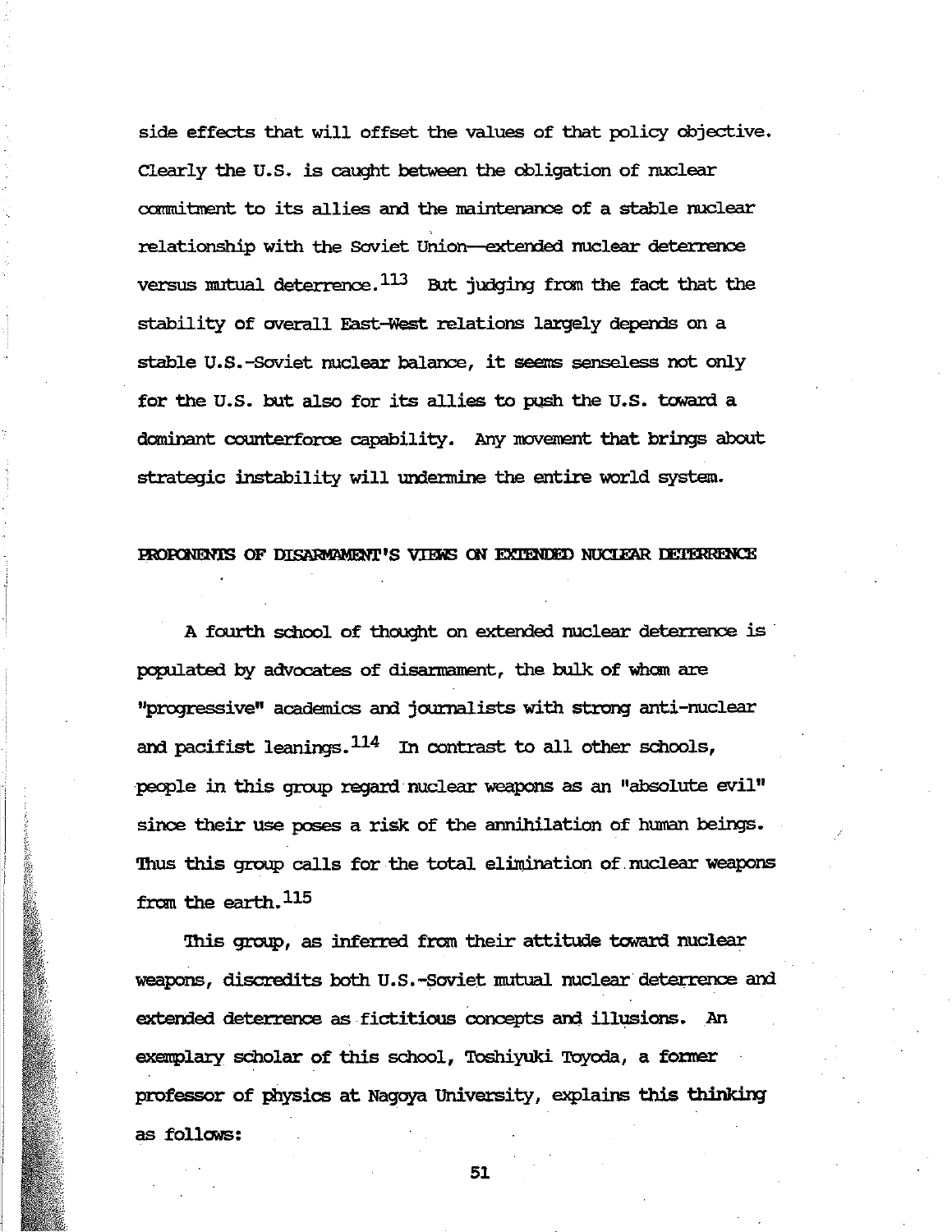The concept of mutual deterrence is nothing but a mutual balance of terror. However, as terror cannot be quantified, it is meaningless to discuss the balance. The reason why many people accept the concept of deterrence is that . . . they are influenced by a notion of military balance.  $\ldots$  But since it is impossible, specifically in the nuclear age, to assess a military balance objectively, a balance of military power does not exist. Thus it is not only futile but dangerous to discuss [deterrence] on such a fabrication as the idea of military balance.<sup>116</sup>

As to extended nuclear deterrence, Professor Toyoda denies its reliability for two reasons. First he contends that the U.S. nuclear umbrella has become an illusion by referring to Article IV of the 1973 U.S.-Soviet Agreement on the Prevention of Nuclear War.  $^{117}$  He interprets Article IV as suggesting U.S. reluctance to carry out its extended nuclear deterrence mission. Second, Professor Toyoda regards the rapid developnent and world-wide deployment of theater and tactical nuclear weapons as eroding the effectiveness of a nuclear shield. This, according to him, is because these weapons are essentially the instruments for carrying out limited nuclear war and for keeping the U.S. and Soviet homelands from becoming nuclear battlefields.<sup>118</sup>

For these critics, the removal of a nuclear threat can only be attained by complete disarmament. To realize this difficult objective a nuclear free zone must be created and expanded by nonnuclear weapon states including Japan. 'Ihus Japanese citizens, the argument goes, must stand up and take action to create such a nuclear free zone around Japan by putting substance into the Three Non-nuclear Principles, thereby enabling Japan to be free from nuclear attack.119

i i"i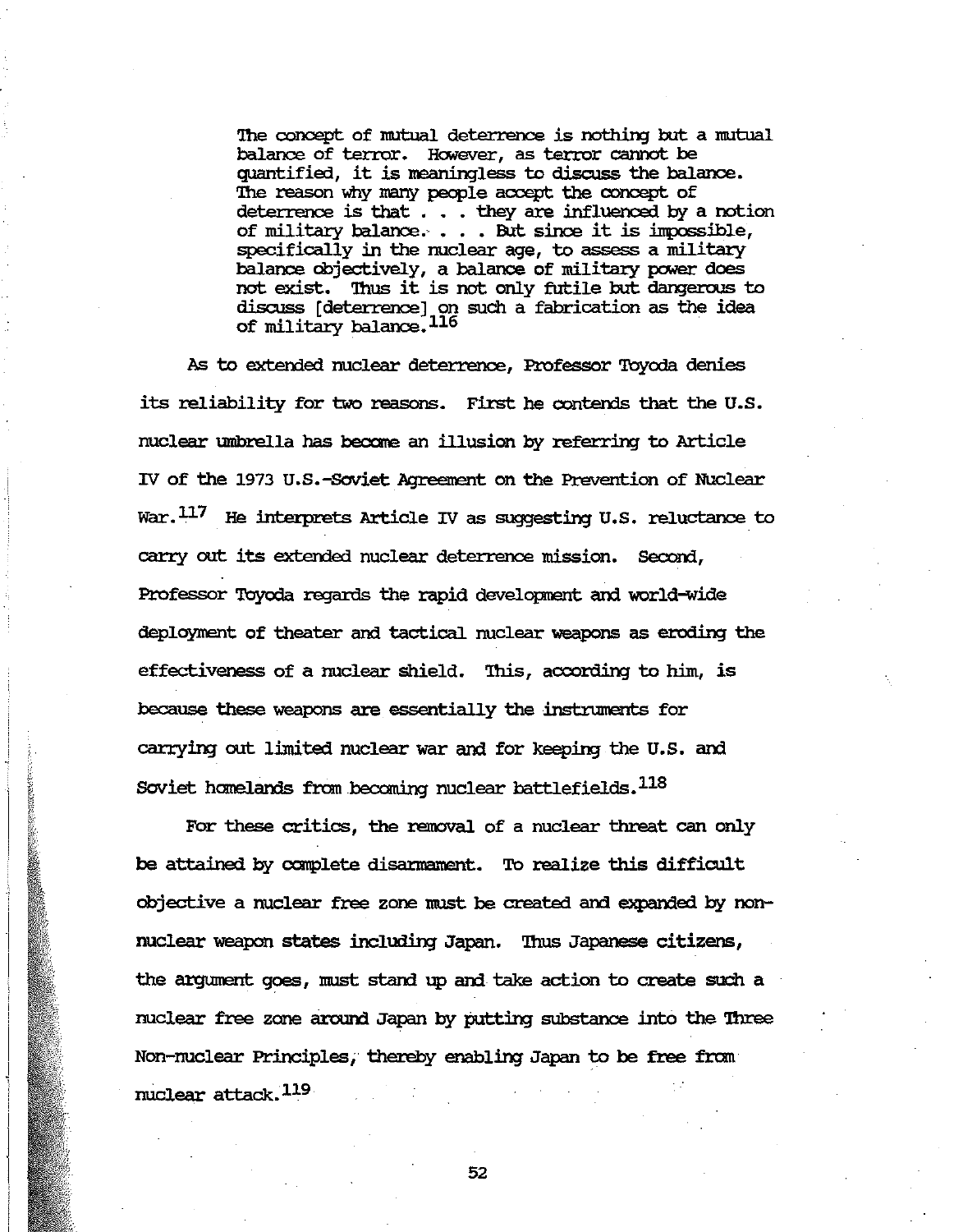several counter-axguments and questions can be raised regarding this school's points. First, nuclear weapons are not an "absolute evil," but rather a "necessary evil." Their formidable destructive power can prevent other evils from occurring. The current inventory of about 50,000 nuclear warheads would cause indescribable devastation to human beings, but that does not necessarily mean nuclear weapons do not have any usefulness. Even if nothing is worth fighting a nuclear war over, it does not follow that nothing is worth the risk of nuclear war. For instance, the risk of nuclear war has prevented and could continue to prevent large-scale conventional wars that might claim tens of millions of lives. A more important problem pertaining to nuclear weapons is the question of the morality of the prevailing nuclear deterrent policy itself: whether or not it is morally acceptable to threaten a nuclear attack that might kill millions of innocent civilians even if the intention is to deter nuclear war per se. '!his problem, however, has been vigorously studied by concerned academicians and religious circles in the United States and a persuasive policy proposal has been presented. $120$ 

More fundamentally, although complete nuclear disarmament is a laudable policy goal that every person likes, we simply cannot eliminate nuclear weapons from the earth forever. This is because, even if all existing nuclear weapons were destroyed, the Knowledge of how to build nuclear weapons cannot be buried. Some defense analysts compare the discovery of nuclear weapons to the discovery of fire and state that it cannot be undone.  $^{121}$ Moreover, despite the wishes of those advocating complete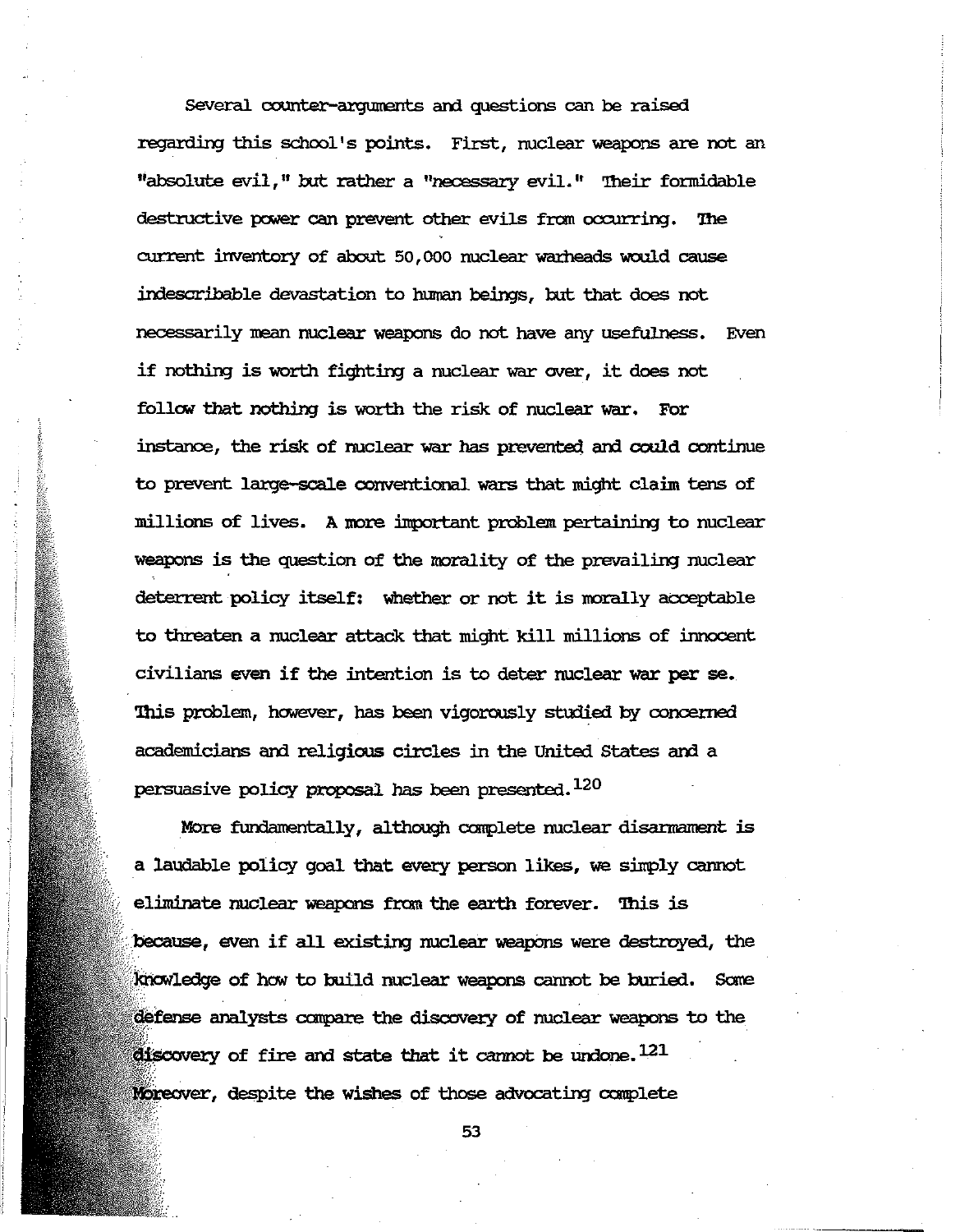disantament, the elimination of all nuclear weapons without the necessary political preconditions and mutual trust would be destabilizing and hazardous. In a non-nuclear world, a state that secretly acquires a few nuclear weapons would be able to dominate events to a much greater extent than it would in today's heavily armed world. Each country will have to continue to be anxious about such an occurrence, sinply because each state is unlikely to find inspection and verification measures that would truly remove the anxiety.

Second, it is true that comparing military strength does not provide any definitive answer to us. Defense analysts maintain different assessments of the military balance and as long as nuclear peace is maintained it is virtually impossible to measure the complex balance between two nuclear arsenals with any certainty. Nevertheless this fact does not lead us to conclude that the deterrence concept is fictitious. In this nuclear age, deterrent power is not acquired or perceived by assessing an overall military balance but rather by the recognition of the existence of survivable retaliatory capacity-second strike capability. As long as the U.5. and the Soviet Union are uncertain whether one side can disann the other by first strike, each will be deterred. And, today, far from being uncertain, the two countries seem to be almost certain that neither side can launch a disarming first blow against the other. The problem in this context is that the two countries cannot find definitive answers as to a requisite scope of second strike capability and necessary degree of survivability of such capability that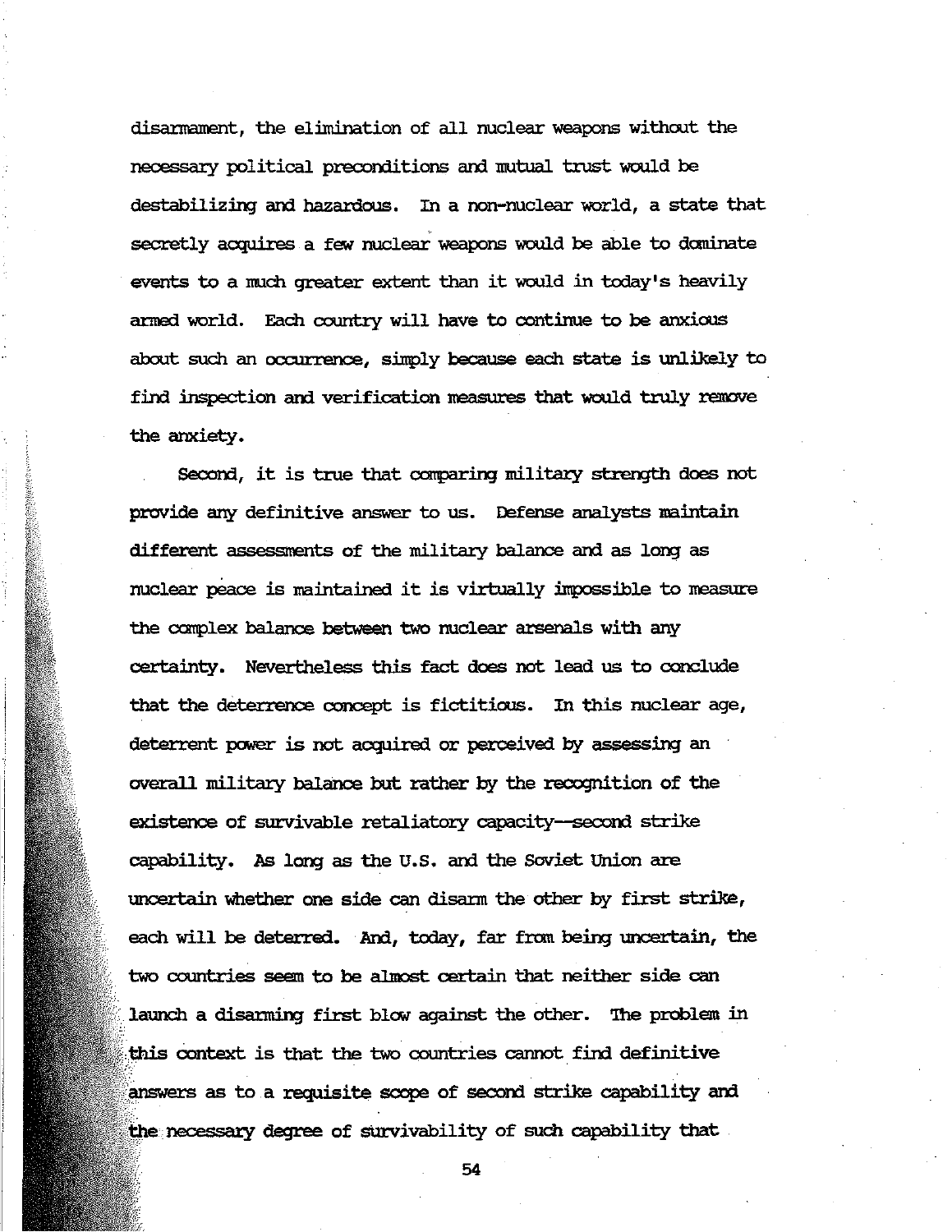would ensure deterrent power. These two elements are hardly evaluated objectively because of continual force modernization. Here the difficulties of maintaining consistently powerful and thus persuasive deterrent power are found.

Third, Professor Toyoda's interpretation of Article IV of the 1973 U.S.-Soviet Agreement on the Prevention of Nuclear war does not seem adequate. The essence of the Agreement is, by outlining the general conduct of both countries toward each other and toward third countries regarding the avoidance of nuclear war, to prevent the outbreak of nuclear war and military conflict that may escalate into nuclear exchange. As one concrete measure for this objective, Article IV obliges the U.S. and the U.S.S.R. to enter into consultation with each other when the two countries find themselves in a scenario leading to possible nuclear confrontation either as a result of their policies or as the result of developments elsewhere in the world. To try to prevent the outbreak of nuclear war is one thing; to be reluctant to carry out nuclear commitments is another. To endorse this understanding, Article VI of the Agreement expressly states that nothing in the Agreement shall affect formal alliance obligations. 122

Fourth, U.S. theater and tactical nuclear weapons are not deployed primarily for the purpose of making the continental U.S. a "sanctuary" for nuclear war. As discussed in the exploration of the strategic meaning of U.S. INFs in Western Europe, depending on the degree of survivability of the INFs and the geo-strategic environment in which the INFs are deployed, U.S. NSNFs can have a coupling effect to the strategic deterrent. Furthermore, at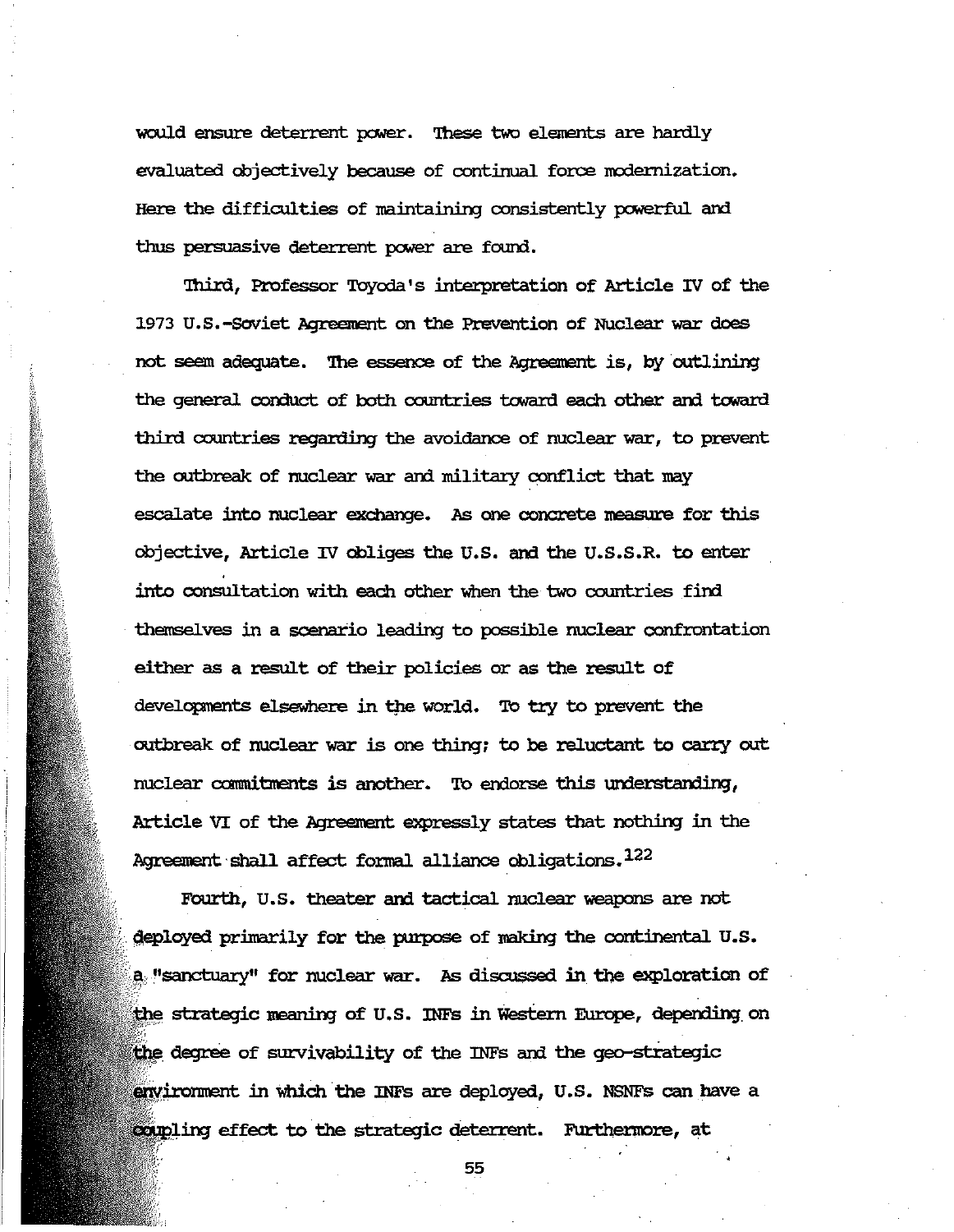present, there is no persuasive reason for believing that nuclear war, even one that erupts at the theater level, is controllable. Thus, we cannot categorically label the American theater and tactical nuclear weapons as instruments for limiting nuclear war in a theater.

Finally, aside from the appropriateness and feasibility of creating and expanding a nuclear free zone for the attainment of complete nuclear disannament, a nuclear free zone per se does not assure us of being free fran nuclear threat or attack. ihere is no reliable guarantee that nuclear weapon countries would not enploy nuclear weapons against a non-nuclear country. Nuclear weapons countries will enploy nuclear weapons against a nonnuclear country if deemed recessary. A defense policy totally dependent on wishful thinking, blind trust, or an adversary's good will is not well-suited in the international political arena. In short, the fourth school's arguments are worthy of respect but are not fully persuasive.

### SDI AND EXTENDED NUCLEAR DETERRENCE

Since President Reagan's announcement in March 1983, SDI seems to have undergone a remarkable transformation. $123$  The argument is no longer that the layered nation-wide defense shield planned in SDI initially can protect the U.S. homeland perfectly. $^{124}$  Instead the primary argument has become that strategic defense would improve traditional deterrence: that a offense-defense strategic posture, with a comprehensive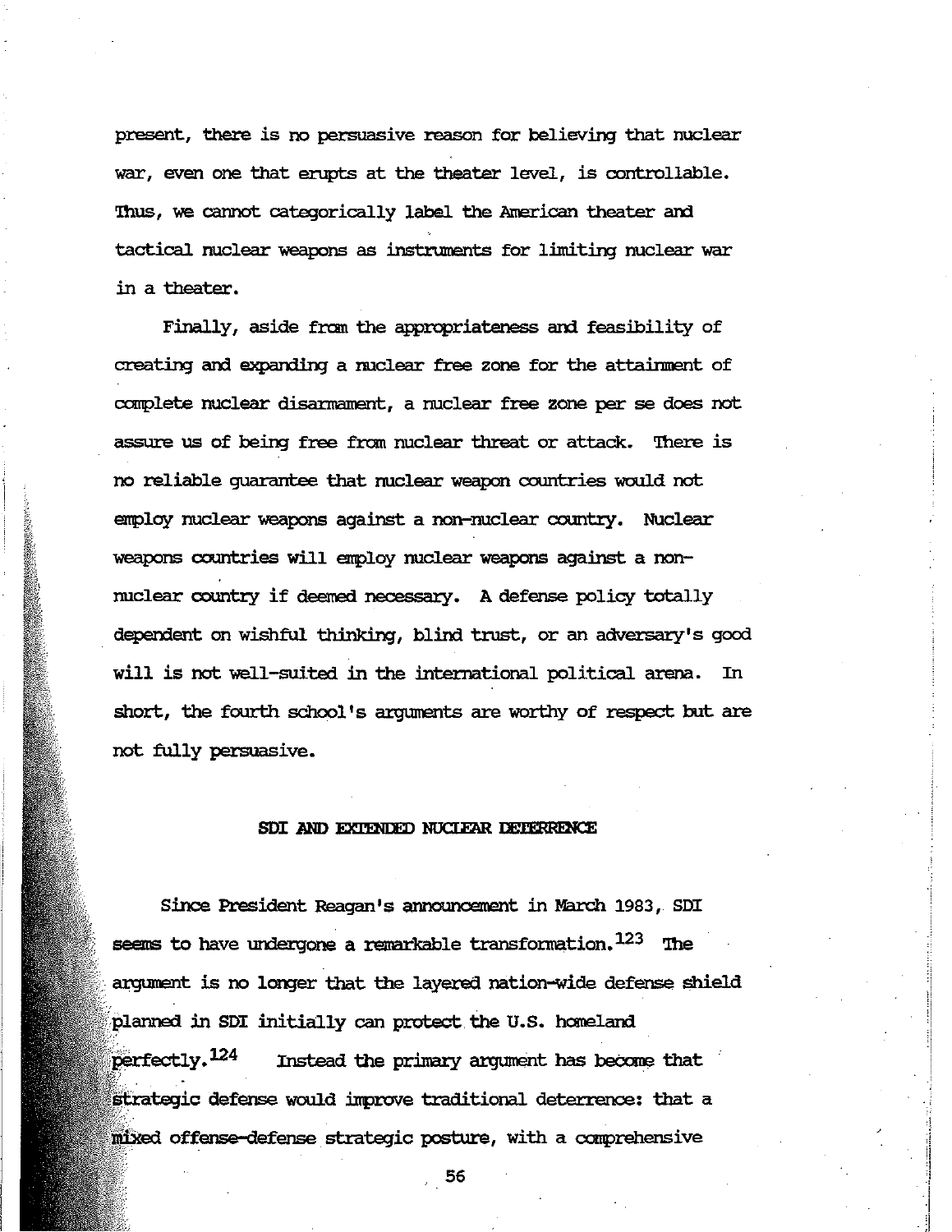layered missile shield capable of destroying a large part of a massive missile attack, would lead to a more stable world.  $^{125}$  The rationale of this thinking is based on the belief that an effective, albeit imperfect, total defense shield would enhance deterrence and help prevent nuclear war by significantly increasing an attacker's uncertainties regarding whether his weapons would penetrate the defense, and that the attacker would think twice, knowing that the shield would reduce or eliminate the benefits of a first strike.126

This section discusses first the impacts of a mixed offensedefense posture on U.S.-Soviet mutual deterrence. Subsequently, since the ultimate goals of SDI are 1) to replace the threat of retaliation as the basis of U.5. nuclear deterrence strategy with a new strategy based on defense and 2) to provide U.5. allies with such defenses, I will assess these policy goals to see if they are conducive to the security of the U.5. and its allies. Finally, although President Reagan rejects the concept of point defense of important military assets as SDI's goal,  $127$  examinations of the possible effects of such a defense by 5DI on U.5.-SOViet mutual deterrence and the U.S. nuclear umbrella will follow.

### A Mixed Offense-Defense **strategic** Posture

If the U.S. deploys partially effective or imperfect nationwide defenses while maintaining some portion of offensive forces, posture WOUld give substantially advantageous damage-limiting capability to the United States. Therefore, U.S. deterrent power, including that of extended nuclear deterrence, will appear to be .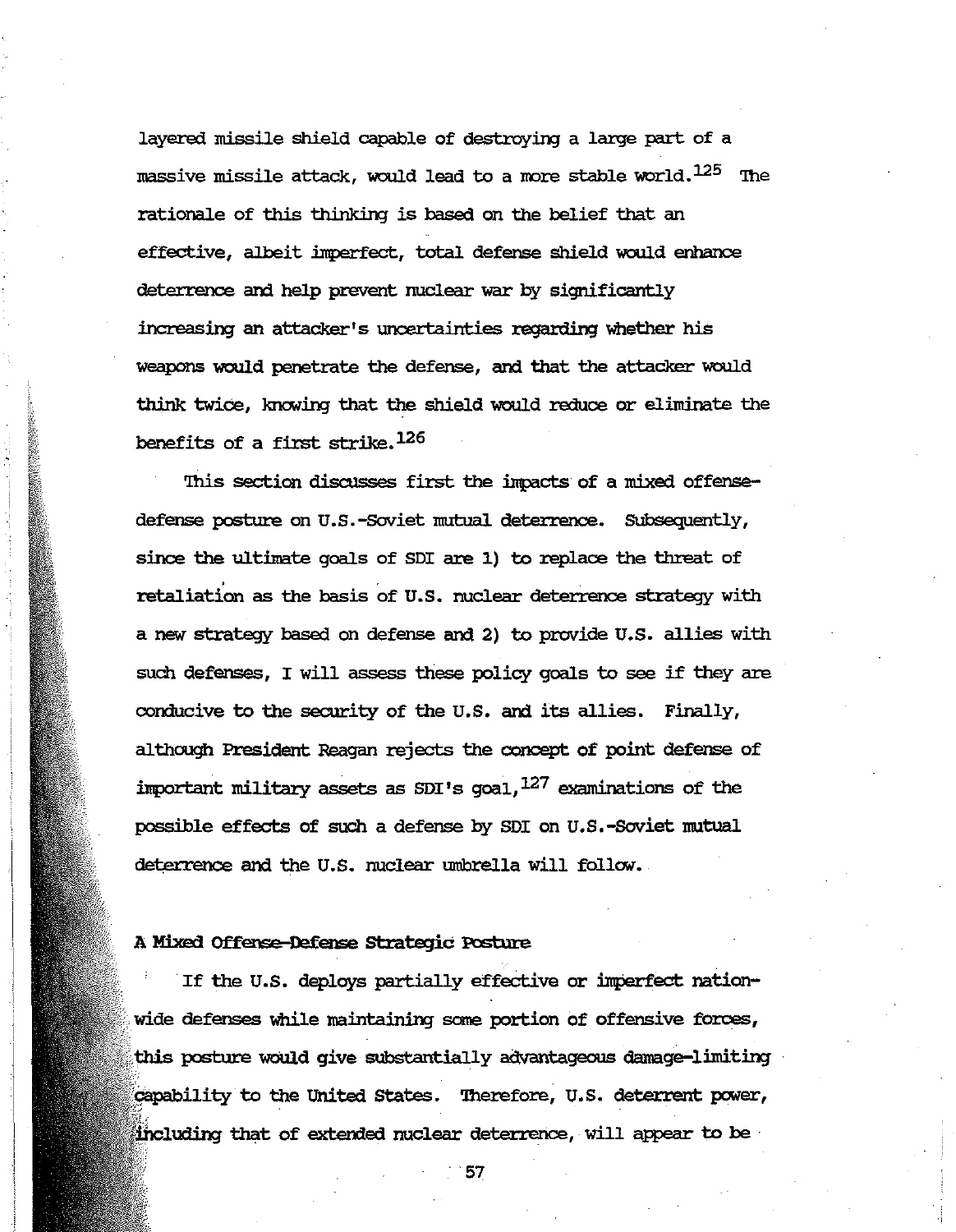stronger. But this posture will not just end up with strengthening deterrence. It at the same time will bring about a negative side-effect as in the case of the powerful counterforce potential discussed in Section 3: the destabilization of U.S.-Soviet mutual deterrence, specifically stability in times of crisis. This is because the newly deployed imperfect defenses will challenge not just Soviet incentives for striking first, but the efficacy and reliability of its retaliatory forces. Thus, a partially effective total defense will make the Soviet Union fear that the U.S. might be intending--or might decide in a serious crisis-to launch a first strike, relying on its defense shield to deal with a weakened Soviet response. Irrespective of American intentions, therefore, a partially effective nation-wide defense constitutes a first strike threat to the Soviet Union.

In addition, even if serious tensions should not erupt, such a mixed offense-defense posture, again as in the case of dominant counterforce capability, will bring about instabilities in the U.S.-Soviet arms race. The Soviet Union, losing confidence in its retaliatory capability, is very likely to initiate a large-scale offensive buildup to restore its retaliatory power, if it judges the cost benefit ratio between offense and defense were still strongly weighted against defense. $^{128}$  Such reinforcements will tend to be more than actually needed because the Soviet Union or any opponent is inclined to evaluate its capability conservatively while being apt to assume the other side's defense more effective than it actually is. This in turn compels the U.S. to respond—engendering an arms race spiral that would add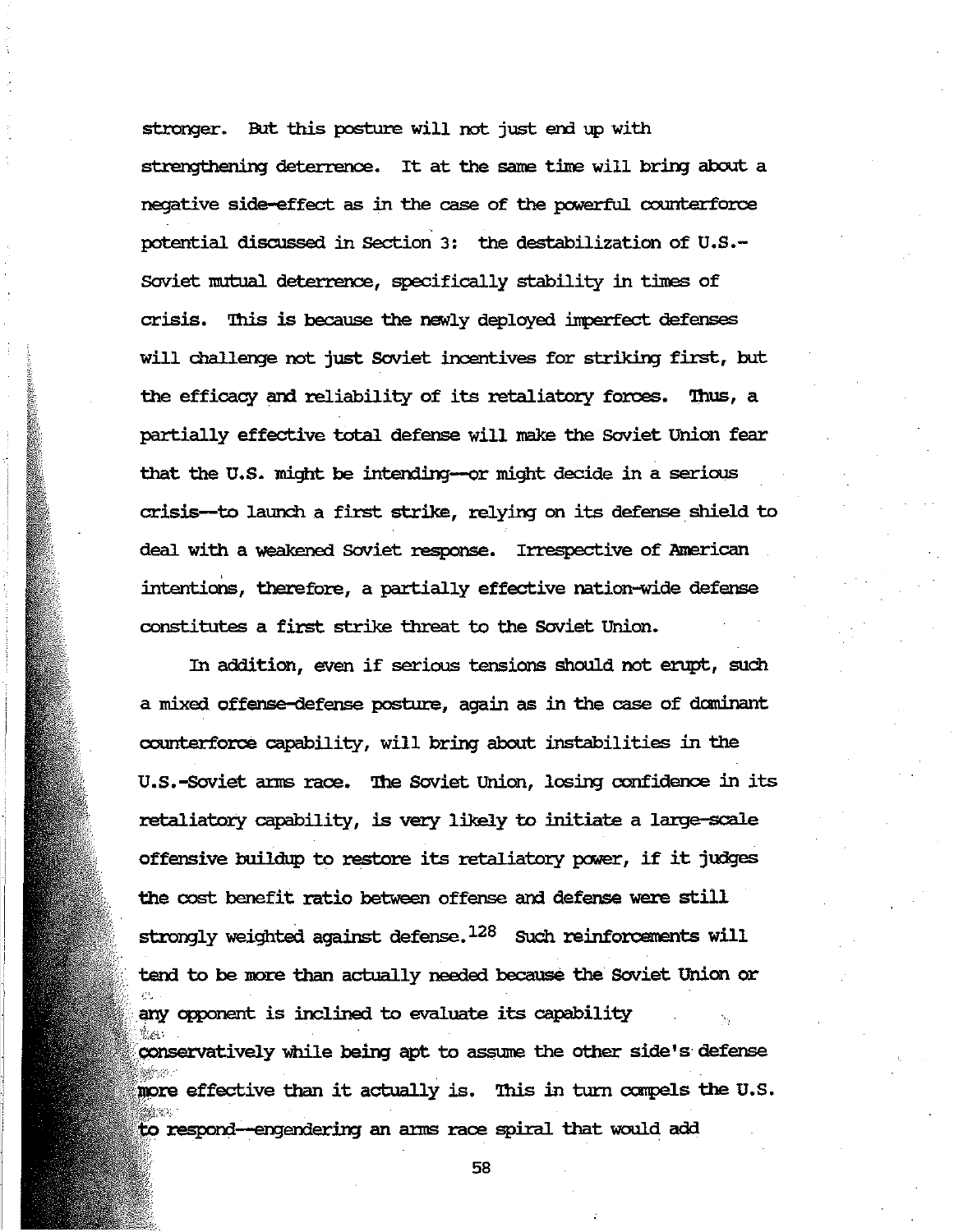political tensions. Instability and tension in U.S.-Soviet nuclear relations, again as noted in Section 3, would not be conducive to the security of U.S. allies.

The aforementioned calculation also applies to the case in which not only the U.S. but also the U.S.S.R. deploys imperfect nation-wide defense systems.

# Prospects for U.S.-Soviet Mutual Deterrence Under a Defense Dominated World

Nation-wide defenses have to be leak-proof against all types of nuclear attack. If not, the elimination of offensive forces and the replacement of the long-standing retaliatory deterrent strategy are illusions. The requirements for a near-perfect defense, however, are staggering. In addition to attaining the cost-effectiveness of defense, a leak-proof defense shield has to be invulnerable to attack.  $^{129}$  It must be effective against all means of nuclear weapons delivery, including aircraft and cruise missiles, and it must perform flawlessly the very first time it is called upon.

These requirements, even if met temporarily, cannot be sustainable. First, the Soviet Union could increase the requirements and costs of total defense through escalation and improvements of its offensive forces.<sup>130</sup> Second, the Soviet Union could negate the near-perfect defense by preferential offensive targeting.<sup>131</sup> The Soviets can choose which targets to attack and where to concentrate their forces, while the U.S. must be prepared to defend all valuable targets. Third, the competition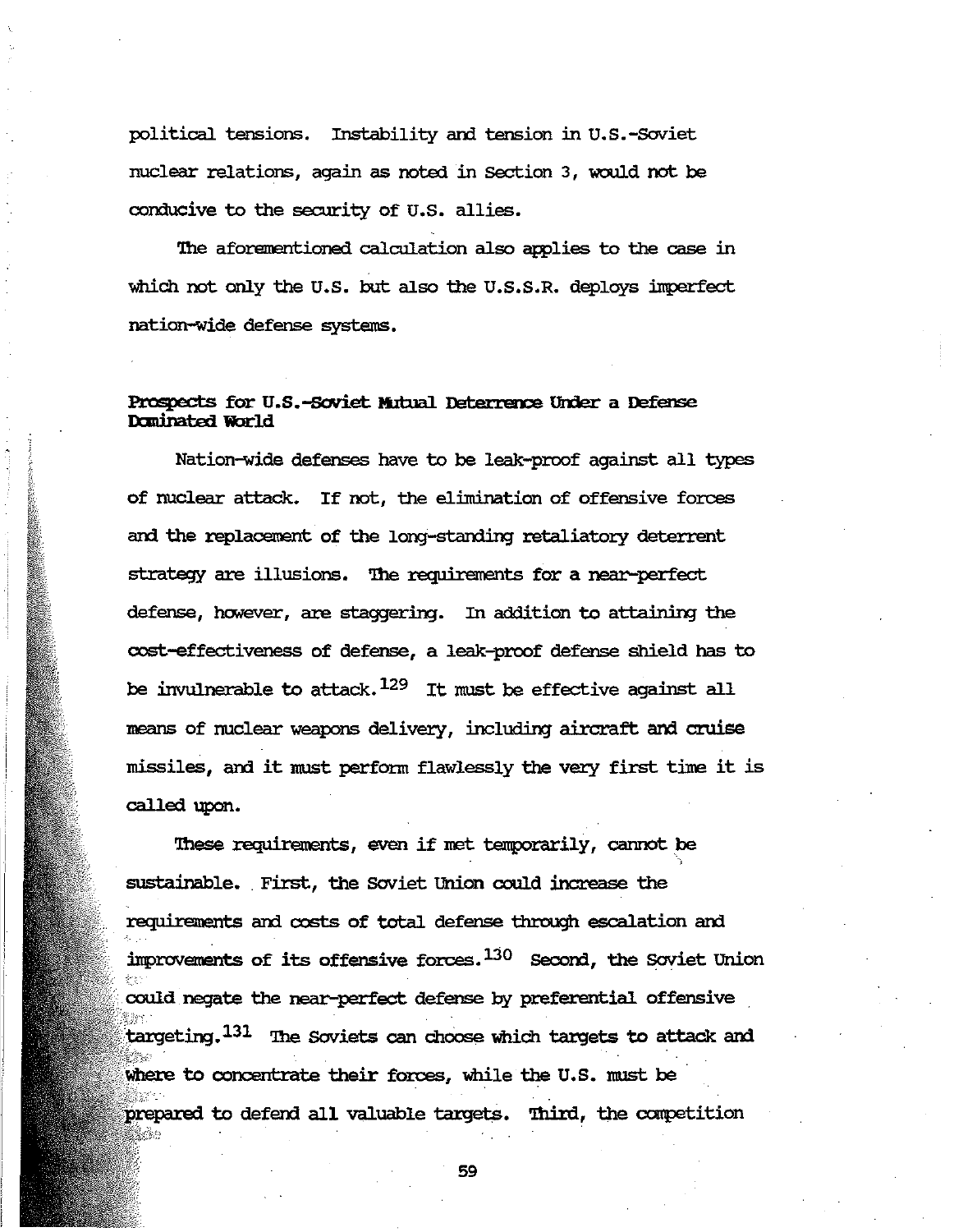between offense arx:l defense weapons is inherently disadvantageous for the defending side, even for technologically advanced ccxmtries like the United states. '!his is because defensive systems by nature run behind offensive systems in R & D and deployment of defensive neasures can hardly forestall new offensive systems. '!bus a near perfect total defense will not last and is not likely to remove the Soviet nuclear threat. This prospect does not allow the U.S. to abandon its offensive forces, which returns that country to an identical situation with the mixed offense defense posture.

 $\mathbb{R}$ 

In view of this, in order to make a defense shield practical and reliable, Soviet cooperation including restrictions and reduction' of its offensive forces is indispensable. What could bring this about? One plausible conclusion that might appear to elicit such cooperation is that the SoViet Union, too, might develop and deploy a comprehensive and fully reliable defense against nuclear attack. Only then might the Soviets accept the reduction and eventual elimination of their ability to penetrate U.S. defenses. The problem, however, is that neither the U.S. nor the SoViet Union can deploy a highly capable nation-wide defense overnight. Deployment of complete total defense systems would take years and the gradual deployment of such defenses would in turn make it difficult to restrict and reduce offensive forces. Until a near-perfect defense was deployed, the security of both the U.S. and the U.S.S.R. would continue to depend on deterrence through the threat of offensive retaliatory power. But as one increases defense capability, the potential effectiveness of